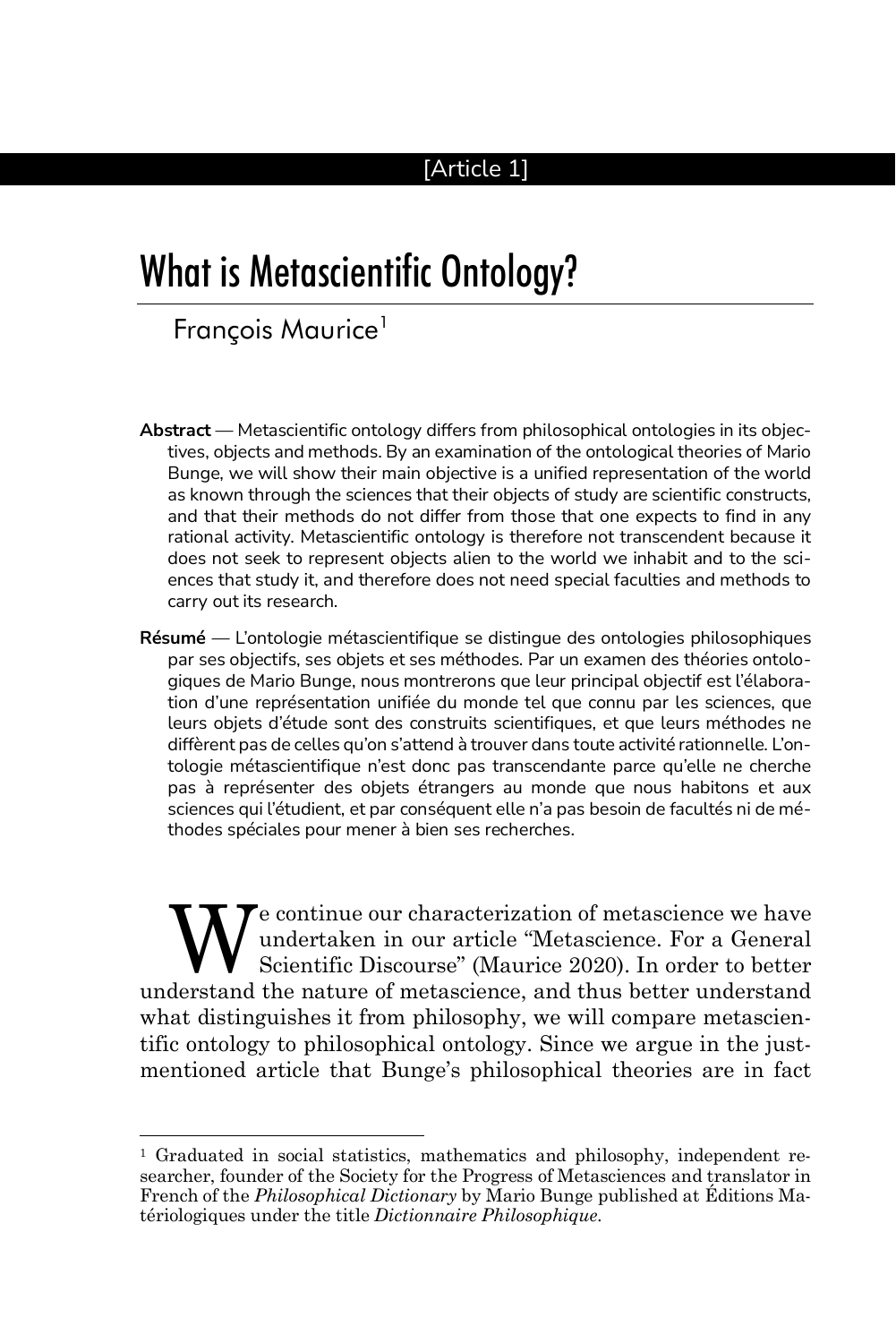metascientific theories, we will use Bunge's ontology to carry out this comparison.

We will therefore examine the ontological theories as set forth in Bunge's writings, particularly those found in volumes 3 and 4 of the *Treatise on Basic Philosophy*. This paper will make clear the nonphilosophical nature of Bunge's theories, notably through his refusal to postulate the existence of entities other than those postulated and studied by the sciences as well as his rejection of philosophical methods.

In several texts, Bunge has endeavored to define or characterize metaphysics or scientific ontology<sup>2</sup> . In general, Bunge considers ontology and metaphysics to be synonymous, just as scientific ontology and scientific metaphysics are synonymous, although Bunge leans towards the use of the second expression before 1977 and the use of the former from 1977. Note that we should not confuse *scientific ontology,* as characterized by Bunge and other philosophers, with *metascientific ontology,* as we will characterize it from the way Bunge practices ontology, and not from what he says about it, although in the end, once we no longer refer to Bunge's conception or those of other philosophers, we consider the two expressions to be synonymous. In fact, if we are in a strictly metascientific framework, we can speak of ontology only. At the end of this study, what interests us is to show that the scientific or metascientific ontology as we conceive it is different from any *philosophical ontology*.

Like the expression scientific ontology, the expression *scientific metaphysics* is used not only by Bunge, but also by some philosophers<sup>3</sup> . For our purpose, let us note that we have redefined metaphysics as the metascience of physics, in the same way that there is metachemistry, metabiology and metapsychonology<sup>4</sup>. For us,

<sup>2</sup> The five main texts in Bunge that deal with the nature of scientific ontology are: an article with the explicit title, "Is Scientific Metaphysics Possible?" (1971), Chapter 2 of *Method, Model and Matter* entitled "Testability Today" (1973a), a text in French entitled "Les présupposés et les produits métaphysiques de la science et de la technique contemporaines" (1974), an article proposing a typology of scientific theories entitled "The GST Challenge to the Classical Philosophies of Science" (1977b), and the introduction of *Ontology: The Furniture of the World*, volume 3 of the *Treatise on Basic Philosophy* (1977a).

<sup>3</sup> See *Scientific Metaphysics* (Ross, Ladyman & Kincaid 2013).

<sup>4</sup> We group under psychonology all the disciplines that deal with the human based on the existence of a fourth level of organization of matter, the thinking matter, in the same way as there is a physical, chemical and living matter (Maurice 2020).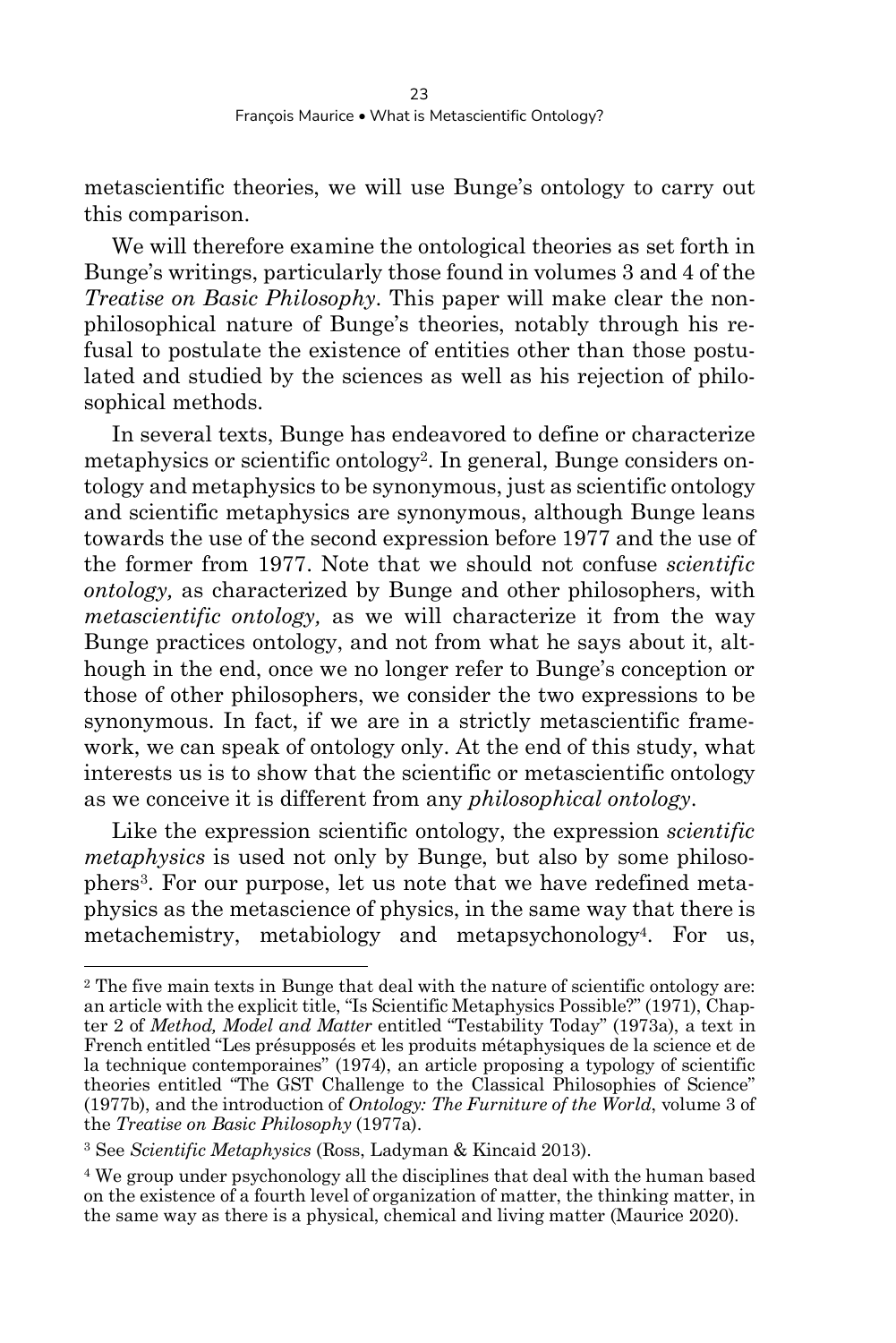ontology and metaphysics are not synonymous, although for reasons different from those put forward by philosophers (Maurice 2020).

Finally, the expression *scientific philosophy*, used by Bunge to define his philosophy, is a contradiction in terms<sup>5</sup> . Our appreciation of philosophy as a *transcendent general discourse* does not allow it to be scientific (Maurice 2020)<sup>6</sup>. The non-scientificity of philosophy will become clear once Bunge's metascientific ontology is exposed as an illustration of a *scientific general discourse*.

We dwell in this article on the referents of the ontological theories exposed in volumes 3 and 4 of the *Treatise*. We therefore leave aside the form that these theories can take or their formalism, the use that can be made of them or their implementation, and the way in which these theories can be evaluated or their testability. We will also leave aside the Bungean thesis that abstract scientific theories, such as Lagrangian dynamics, as well as systems theories, such as cybernetics or automata theory, are ontological theories. Most notably, Bunge argues that there are no boundaries between factual science and ontology, but that there is a continuity that ranges from the most peculiar factual sciences to the most general ontologies: "A complete ontology must include both universal and regional ontological theories. The former serve as frames for the latter, who in turn will somehow illustrate and test the former" (Bunge 1977a, p. 11). Thus, in philosophical jargon, Bunge supports a form of naturalization of ontology, even if in practice, as we will see, Bunge

<sup>5</sup> Romero has published a book called *Scientific Philosophy* (2018) that follows the structure of Bunge's *Treatise* quite closely. Despite the small number of pages, about 200, Romero's work is not necessarily more accessible than the *Treatise* since Bunge comments at length on his formalism. The fastest and simplest introduction to the *Treatise* remains the *Philosophical Dictionary* (Bunge 2003). More demanding is *Philosophy of Science* (Bunge [1967a] 1998, [1967b] 1998), a reissue of *Scientific Research*. Several of the themes of the *Treatise* are addressed.

<sup>6</sup> Even if we try to broaden our characterization of philosophy, even if we assume that there are non-transcendent doctrines, philosophy cannot be scientific. Once we have managed to convince ourselves that concrete objects exist beyond our senses, that these objects are knowable, that the best way to know them is to appeal to science, in other words, once we no longer question the world and the sciences that study it, we find ourselves outside philosophy, especially if our general discourse does not postulate any metaphysical entity, appeals only to natural faculties and uses only standard tools, procedures or methods.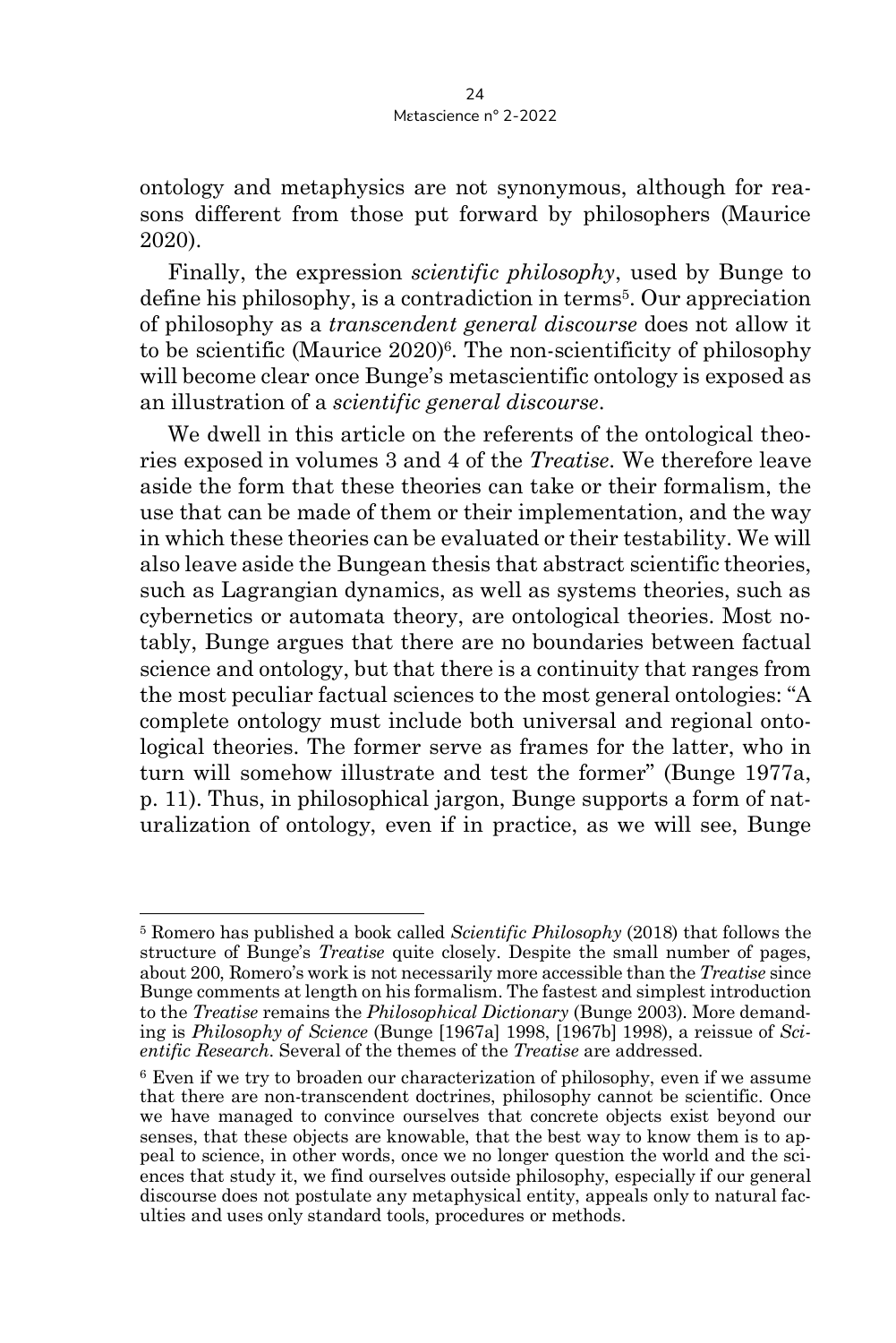does not naturalize in the same way as philosophers<sup>7</sup>. We will not examine this thesis of the continuity between factual science and ontology, but our results indicate a dichotomy between the two disciplinary fields. It should be noted that Bunge does not defend the idea of continuity between the factual sciences and mathematics. On the contrary, it postulates a dichotomy between factual and formal propositions. In addition to the referents of ontological theories, we will be interested in the methods, techniques and tools used by Bunge to construct these theories. We will then find that Bunge does not use any approach associated with philosophical doctrines. In short, we will follow Bunge's advice: "When in doubt about the authenticity of an intellectual endeavor, the right thing to do is to perform a candorous [*sic*] reexamination of its three components: subject matter, method, and goal." (Bunge 1973b, p. 1).

In the case at hand, i.e., the nature of Bungean ontology, we will examine the ontological theories set out in volumes 3 and 4 of the *Treatise* devoted to their elaboration: *Ontology I: The Furniture of the World* and *Ontology II: A World of Systems*. Specifically, for the task ahead, we must consider only chapters 3 through 6 of *Ontology I* and chapter 1 of *Ontology II*. Why this restriction of our field of investigation? Our goal is to show 1) that the Bungean ontology does not postulate the existence of any particular object, but takes for granted the existence of the objects studied by the factual sciences, and 2) that the methods, techniques and cognitive faculties used to achieve this are those expected to be found in all rational activities, be it scientific research, management, law, etc. The chapters mentioned above set out the fundamental concept of the Bungean ontology, the *concrete object*<sup>8</sup> . In fact, the Bungean system is designed to account for the concrete object in the light of science. Whether it is semantics, epistemology, methodology or ontology, it is always the concrete object that is at issue because the factual sciences only study concrete objects since the world is made up only of

<sup>7</sup> For more details, see our article "Bunge's Metascience and the Naturalization of the General Discourse" in this issue.

<sup>8</sup> See in this issue Orensanz's article, "Bunge and Harman on the General Theory of Objects", for the general notion of object, and not only that of concrete object. See also in this issue the article by Lukyanenko, Storey and Pastor, "Foundations of Information Technology Based on Bunge's Systemist Philosophy of Reality", for a defense of the idea that the notion of concrete system is gradually replacing that of concrete object in Bunge's writings after the *Treatise*.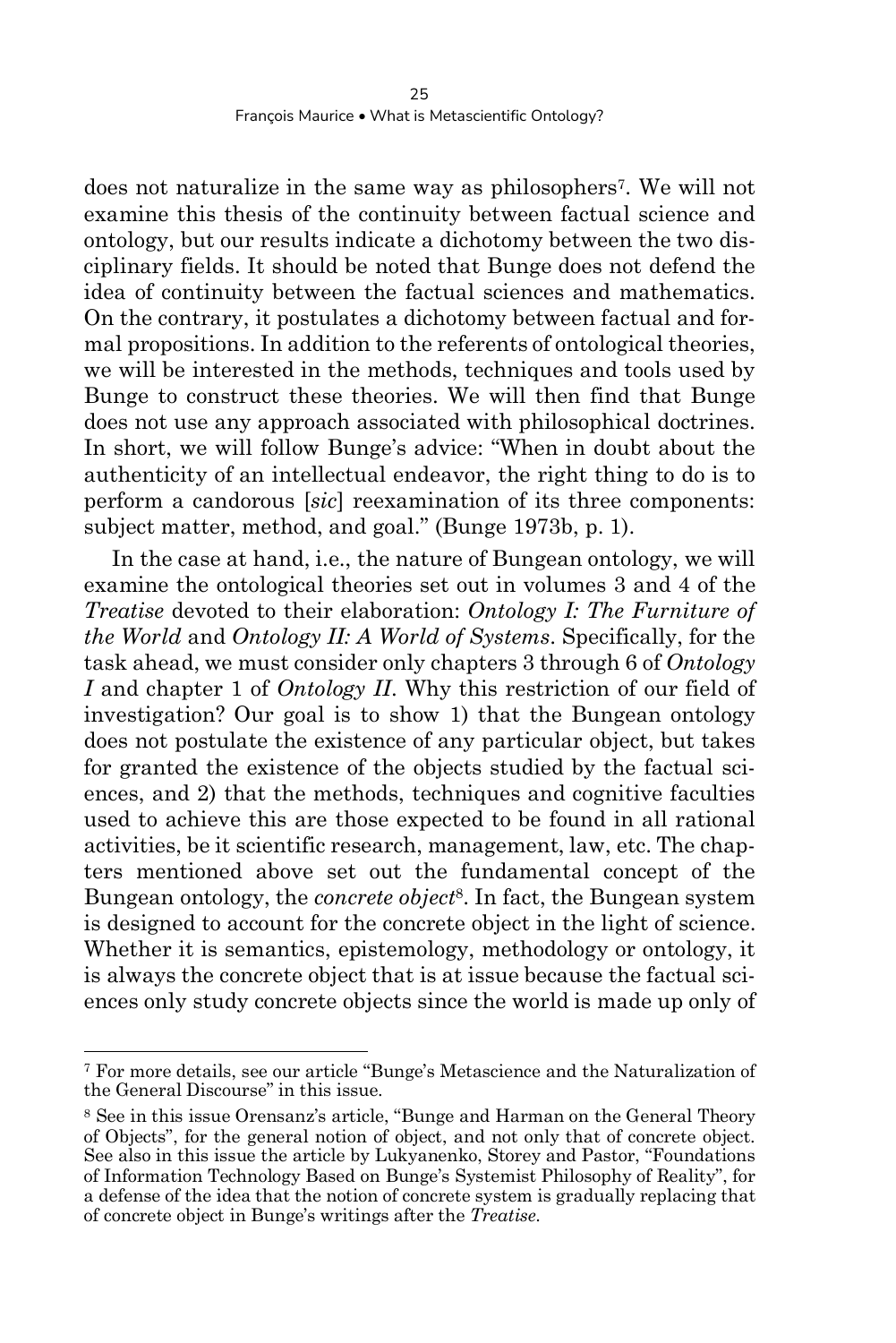concrete objects. Let us understand that these metascientific disciplines do not study the concrete objects of the world, which is the responsibility of the various factual disciplines, from physics to sociology, but rather that they elaborate a generalized notion of concrete object. If an examination of this central concept of Bungean thought reveals no transcendence, it is implausible to find it in other places in the work.

We can divide these two volumes into six distinct moments. Chapters 1 and 2 of *Ontology I* serve to introduce the concepts of *substantial individual* and *substantial property* respectively. These concepts are used in Chapter 3 to define the concepts of *concrete object* and *totality of concrete objects* (section 1.1). Chapter 3 also puts forward two postulates, the ontological one of the *existence of concrete objects* (section 1.2) and the methodological one of the *dichotomy between concrete and conceptual objects* (section 1.3). Once these two definitions and postulates are in place, Bunge is able to introduce a large number of ontological notions (while appealing to semantic, epistemological and methodological considerations), which ranges from section 1.4 of chapter 3 to chapter 6, the last chapter of *Ontology I*. In Chapter 1 of *Ontology II*, the very first definition is that of a *concrete system*, defined using the notion of concrete object, just as for the ontological concepts of *Ontology I*. Subsequently, and from the second definition, it is this notion of concrete system that takes the front of the stage and will play as important a role in *Ontology II* as the role played by the notion of concrete object in *Ontology I*. Chapters 2 to 5 of *Ontology II* are then devoted to the study of concrete chemical, biological, psychological and social systems<sup>9</sup> . Finally, Chapter 6, the last chapter of *Ontology II*, generalizes some results concerning concrete systems.

To assist us in our characterization of metascientific ontology, we will use Bunge's definition of science (2003, see entry "Science,

<sup>9</sup> In other words, Bunge offers some ontological elements of what we have called metachemistry, metabiology, metapsychology and metasociology (there is also a semantics, epistemology and methodology of metachemistry, etc.) (Maurice 2020). There is no chapter on physical systems (a chapter on metaphysics in the metascientific sense) in *Ontology II* because, according to Bunge, they are the best known of all and he dealt with these systems in *Ontology I* (Bunge 1977a, p. 45). Technically, Bunge's second claim is false since he dealt with the notion of concrete object in *Ontology I* and not that of a physical system.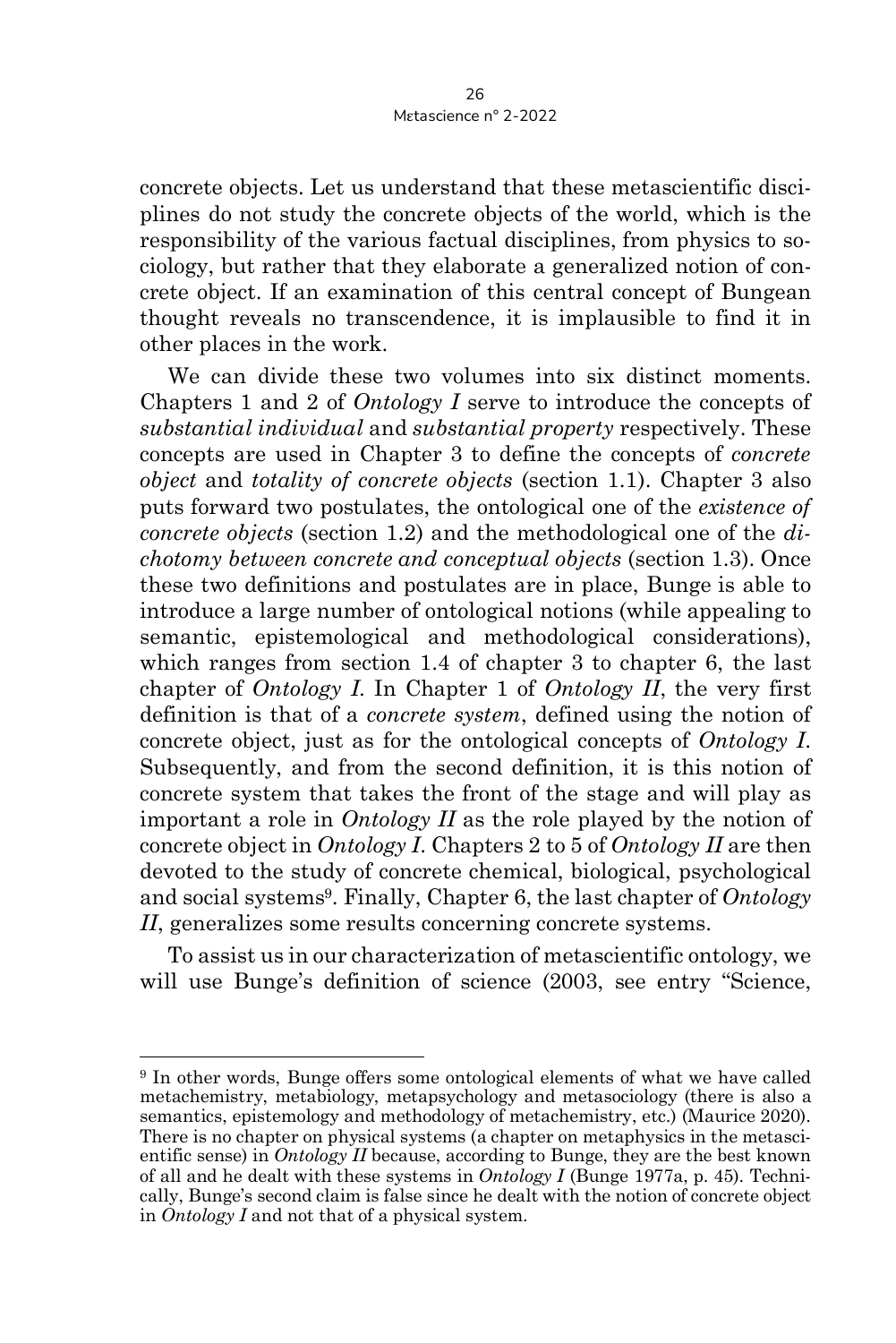Basic")10. A factual science is characterized using ten criteria, to which we add an eleventh criterion, *E*. All of these criteria can be represented by  $\mathcal{R} = \langle C, S, E, D, G, F, B, P, K, A, M \rangle$ , where each component is detailed as follows:

(1) *C,* the *research community* of ℛ*,* is a social system composed of persons who have received a specialized training, hold strong communication links among themselves, share their knowledge with anyone who wishes to learn, and initiate or continue a tradition of inquiry (not just of belief) aiming at finding true representations of facts;

(2) *S* is the *society* (complete with its culture, economy, and polity) that hosts *C* and encourages or at least tolerates the specific activities of the components of *C*;

(3) the *domain* or *universe of discourse D* of ℛ is composed exclusively of (actual or possible) real entities (rather than, say, freely floating ideas) past, present, or future;

(4) the *ethos E* of members of *C* characterize by the free search for truth, depth, understanding, and system (rather than, say, the ethos of faith or that of the quest for sheer information, utility, profit, power, consensus, or  $\text{good}$ <sup>11</sup>;

(5) the *general outlook*<sup>12</sup> *G* of  $\mathcal R$  consists of (a) the ontological principle that the world is composed of concrete things that change lawfully and exist independently of the researcher (rather than, say, ghostly or unchanging or invented or miraculous entities); (b) the epistemological principle that the world can be known objectively, at least partially and gradually;

<sup>10</sup> The definition of science is based on the more general notion of epistemic or cognitive field. Using this notion, Bunge deals with several other notions, such as paradigm, epistemic revolution, field of research, research project, etc. (Bunge 1982, sections 2 and 3, 1983a, pp. 90-93, 1983b, chaps. 13 and 14, 1984, 1985a, pp. 21-28, 1985b, pp. 242-252, 1989, pp. 296-300, 1996, chaps. 7, 2001, sections 8.3 and 8.4, Bunge & Ardila 1987, sect. 3.5). Bunge's attempt to demarcate science from pseudoscience based on the notion of epistemic field would seem ineffective (Mahner 2021).

<sup>11</sup> Our component *E* is for Bunge a subcomponent of *G*. But for us ethics does not belong to a scientific general discourse, but rather to a general discourse of convivence independent of metascience, philosophy and religion, even if there are philosophical and religious ethics (Maurice 2020).

<sup>12</sup> Bunge also uses as a synonym the expression "philosophical background*",* which we can dispense with since for us philosophy is not mistaken for a scientific general discourse or a metascience.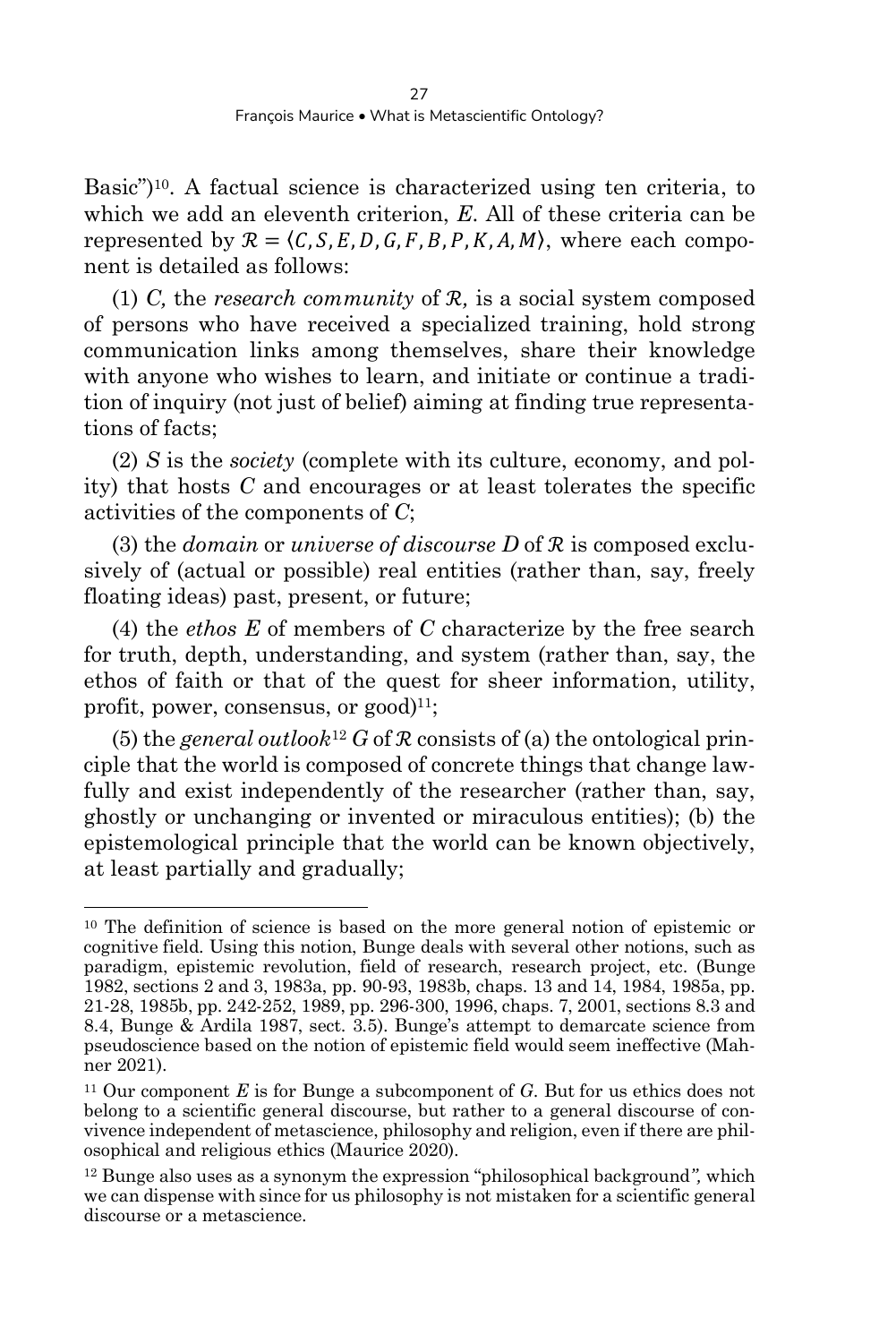(6) the *formal background*  $F$  of  $\mathcal R$  is the collection of up-to-date logical and mathematical theories (rather than being empty or formed by obsolete formal theories);

(7) the *specific background B* of ℛ is a collection of up-to-date and reasonably well confirmed (yet corrigible) data, hypotheses, and theories, and of reasonably effective research methods, obtained in other fields relevant to ℛ*;*

(8) the *problematics P* of ℛ consists exclusively of cognitive problems concerning the nature (in particular the regularities) of the members of *D*, as well as problems concerning other components of  $\mathcal{R}$ :

(9) the *fund of knowledge K* of ℛ is a collection of up-to-date and testable (though rarely final) theories, hypotheses, and data compatible with those in *B,* and obtained by members of *C* at previous times;

(10) the *aims A* of the members of *C* include discovering or using the regularities (in particular laws) and circumstances of the *D*s, systematizing (into theories) general hypotheses about *D*s, and refining methods in *M;*

(11) the *methodics*  $M$  of  $R$  consists exclusively of scrutable (checkable, analyzable, criticizable) and justifiable (explainable) procedures, in the first place the general scientific method**.**

From this characterization, Bunge defines the *material framework* and the *conceptual framework* of any factual science. The material framework consists of the first three components, *C*, *S* and *D*, while the conceptual framework consists of the last seven components, *G*, *F*, *B*, *P*, *K*, *A* and *M*. Between these two frameworks, we insert the *conventional framework*, component *E*. If we reason in terms of objects of study, that is to say the referents of a discipline, the concrete objects of component *D* are the objects of study of a particular factual science, whether it is physics, chemistry, biology, psychology, sociology, etc., while the concrete objects of components *C* and *S*, that is, scientists, scientific communities and the societies that host them are the objects of study of the history, sociology and psychology of science. Now, conceptual objects, or scientific constructs from components *G*, *F*, *B*, *P*, *K*, *A*, and *M* are the objects of study of the metasciences, that is, metascientific semantics, ontology, epistemology, and methodology. Thus, some of the scientific constructs lend themselves to either semantic, ontological,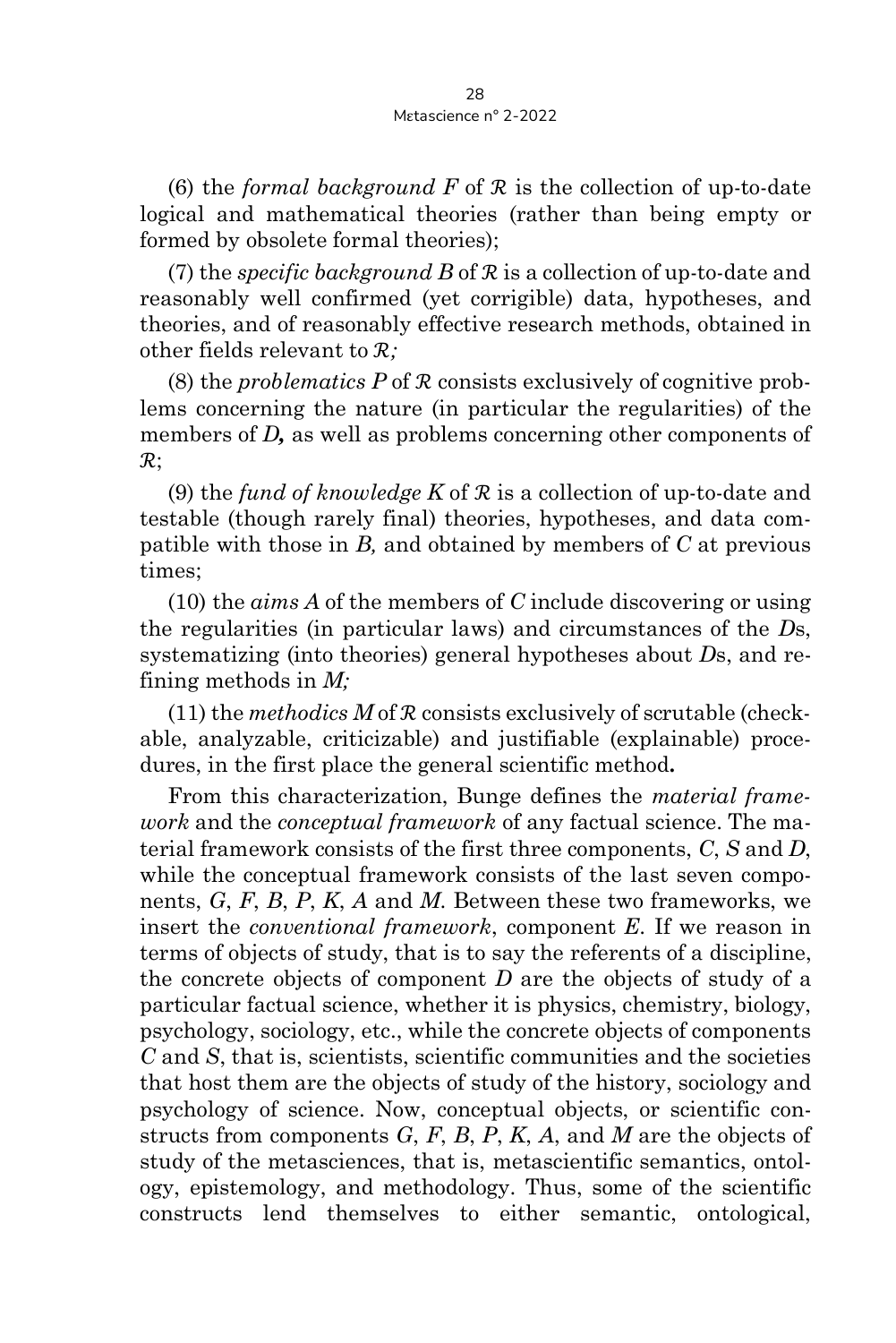epistemological, or methodological research, and other constructs, perhaps the majority, are studied using two or more of those metascientific disciplines. In other words, the same scientific construct can be studied from several angles, not to mention that it can be the subject of logical analysis and mathematical synthesis if it is incorporated into a mathematized metascientific theory. Finally, component *E* has as its object the conventions necessary for the smooth running of scientific activity. Thus, the factual sciences study the material objects of the *C*, *S* and *D* components, the metasciences study the conceptual objects of the *G*, *F*, *B*, *P*, *K*, *A* and *M* components, and the convivence disciplines study the conventional objects of the component *E*.

As fields of research, the metasciences can be characterized in a similar way to the factual sciences. At this point, the constructs or conceptual objects of the *G*, *F*, *B*, *P*, *K*, *A* and *M* components of the factual sciences are found as elements of *D* of the metasciences, that is, the objects of study of a scientific general discourse. In this article, among the components *D*, *G*, *F*, *B*, *P*, *K*, *A* and *M* of a metascientific ontology, we will therefore focus on the next section on component *A*, the objectives of such an ontology, and then in section 2, we will examine component *D*, the objects of study of this ontology, and, finally, in section 3, we will look at the *M* component, the methodic of the metascientific ontology. We will use the Bungean ontology to illustrate our point.

### **1] Goals of Ontology**

Bunge has stated the objectives of his ontology in several places and these objectives are diverse, as they are related to certain theses as to the nature of ontology which we discussed briefly in the introduction<sup>13</sup>. Bunge's characterization of ontology and the goals he assigns to it are ambiguous and inconsistent with the way he practices his ontology.

If we stick to the introduction of *Ontology I* of the *Treatise*, we find the following characterizations and objectives:

Metaphysics is *general cosmology or general science:* it is the science concerned with the whole of reality—which is not the same as reality as a whole. "Its business is to study the most general features of

<sup>13</sup> See note 2 for a list of Bunge's texts on the nature of ontology.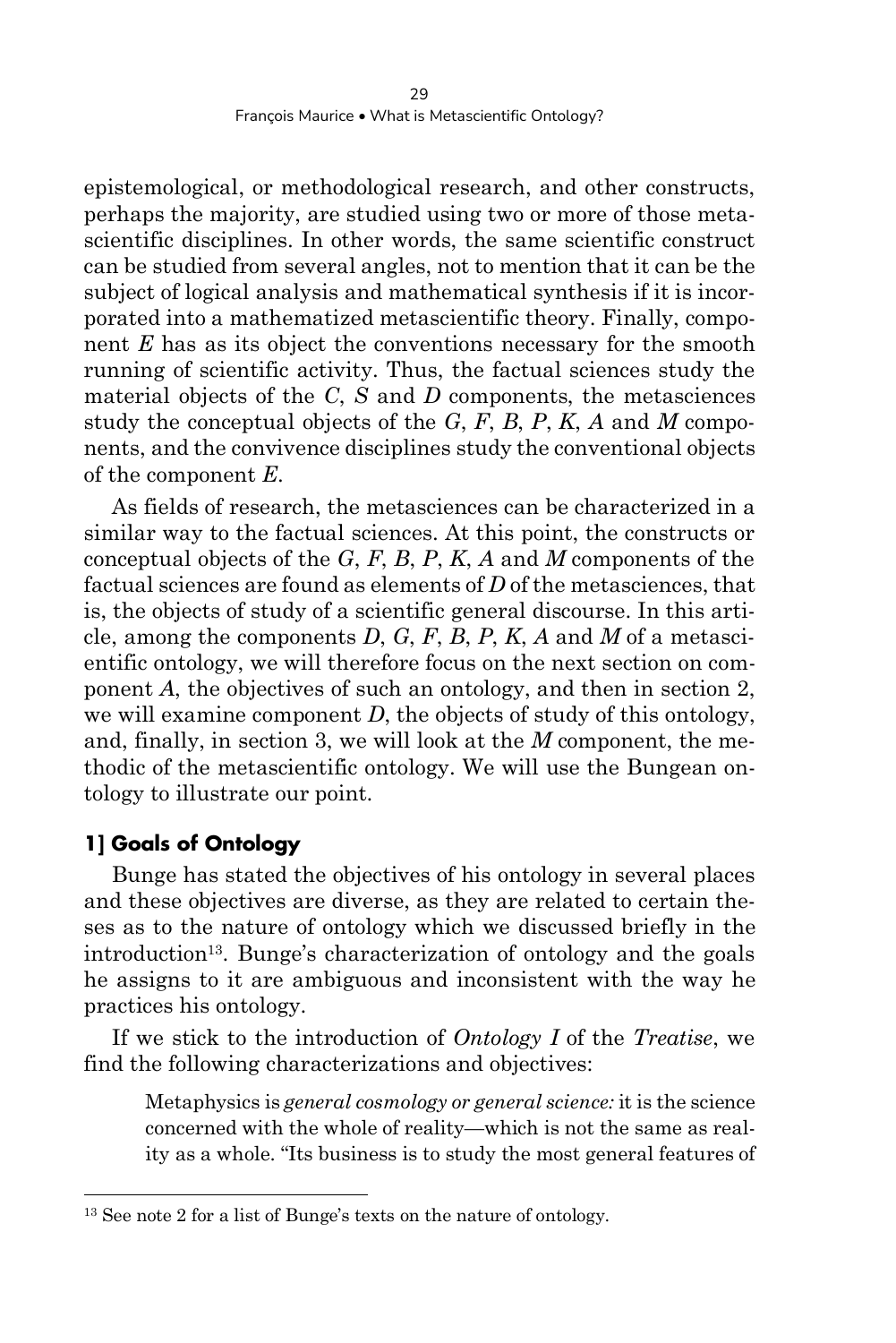reality and real objects" (Peirce). It "is concerned with all questions of a general and fundamental character as to the nature of the real" (Montagu). In other words, metaphysics studies the generic (nonspecific) traits of every mode of being and becoming, as well as the peculiar features of the major genera of existents. […] We adopt the latter position: we maintain that the ontologist should stake out the main traits of the real world as known through science, and that he should proceed in a clear and systematic way. He should recognize, analyze and interrelate those concepts enabling him to produce a unified picture of reality. (The word "reality" is here understood in a strict and non-Platonic sense, namely as the concrete world.) (Bunge 1977a, p. 5, italics and quotations in the original text)

It is not clear, for example, what the study of the "most general features of reality and real objects" can mean, since for Bunge there are only concrete objects, endowed with concrete properties, and in interaction with each other. For example, Bunge does not believe in the existence of general properties in nature. What are these "generic (nonspecific) traits of every mode of being and becoming"? If the features and traits in question are those of real or concrete objects, then they cannot be general or generic.

The interpretation we give of them is to say that it's not "general characteristics" or "generic features" of concrete objects which ontology studies, but rather scientific constructs that refer to reality. In other words, an ontology proposes generalized constructs based on the constructs used and produced by the factual sciences. For example, the sciences study concrete properties, while the metasciences study a generalized notion of property. These constructs used and produced by the factual sciences are of various kinds. Let us think, among other things, of general postulates such as the existence of the external world, of certain concepts called constitutive by Bunge such as that of association, of certain other more well-known concepts that scientists spontaneously use such as those of property, of fact, of event, of processes, of system, and of others less known as those of emergence and level of organization.

The passage quoted above is quite complex, but the characterization that seems to us the most accurate is that which specifies that ontology must "*recognize, analyze and interrelate those concepts* enabling him to produce a unified picture of reality". Here, we approach a conception of ontology whose task is to study implicit or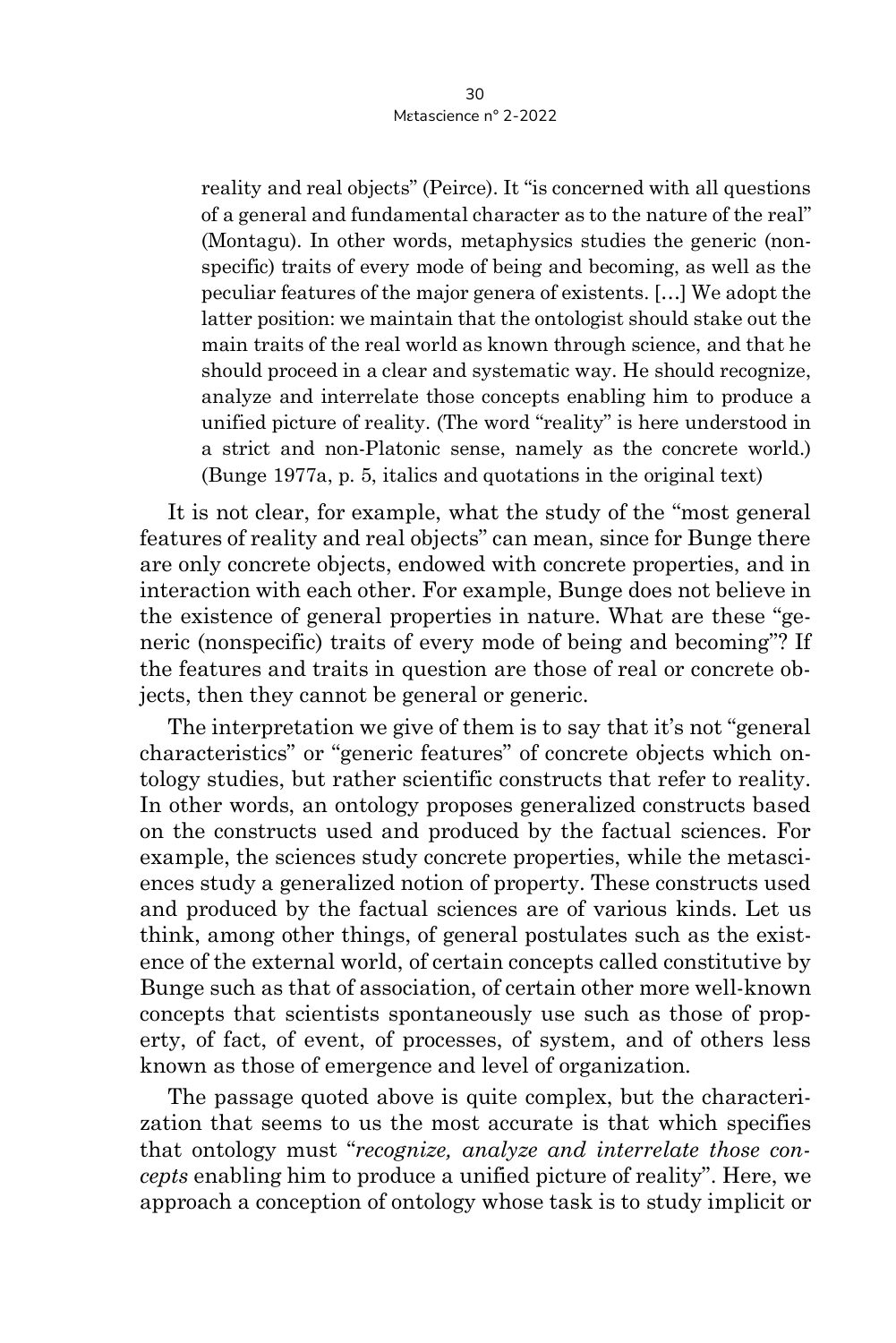explicit scientific and metascientific constructs<sup>14</sup>. However, the idea of a factual ontology that would study concrete objects is reaffirmed a few paragraphs later:

We take factual (natural or social) science and ontology to be the only disciplines concerned with concrete objects. And we assign ontology the task of constructing the most general theories concerning such and only such objects. (Bunge 1977a, p. 6)

We find this ambiguity concerning generality, but here from the angle of a very general theorization of concrete objects. Do such general theories, such ontologies, have the same status as the general theories of certain factual sciences, such as quantum mechanics or the theory of evolution? Finally, in another place, Bunge clearly announces what ontology does not study:

Ontology does not study constructs, i.e., ideas in themselves. These are studied by the formal sciences and epistemology. (Bunge 2003, p. 201)

The statement is surprising when one considers the way Bunge constructs these ontological theories in volumes 3 and 4 of the *Treatise*. For example, he analyzes how scientists represent concrete properties by asking what this construct is, not by studying a general property in nature, a property that does not exist, but by studying certain concepts of property such as mass, the latter representing a concrete property studied by physicists. So, there is an ambiguity in Bunge's characterization of his research. He conceives ontology in a vague and general way and then practices it in a precise and rigorous way. His characterization of ontology is not interesting since it is not distinguishable from several characterizations found in philosophy. On the other hand, his metascientific practice of ontology deviates radically from the philosophical practice of ontology. He studies and tries to theorize certain scientific constructs, including general postulates often implicitly used by scientists, but he

<sup>14</sup> *Implicit metascientific constructs* are essentially general unformulated postulates, traditionally associated with philosophy, such that the objects of the world interact. *Explicit metascientific constructs* are those used by scientists to communicate, such as the use of the notion of property, but without specifying or formalizing them. *Explicit scientific constructs* are those produced by any science, such as a concept, a proposal, a classification, a theory, etc., and the *implicit scientific constructs* are those borrowed from other disciplines, and even from other research projects of the same discipline, without formulating them.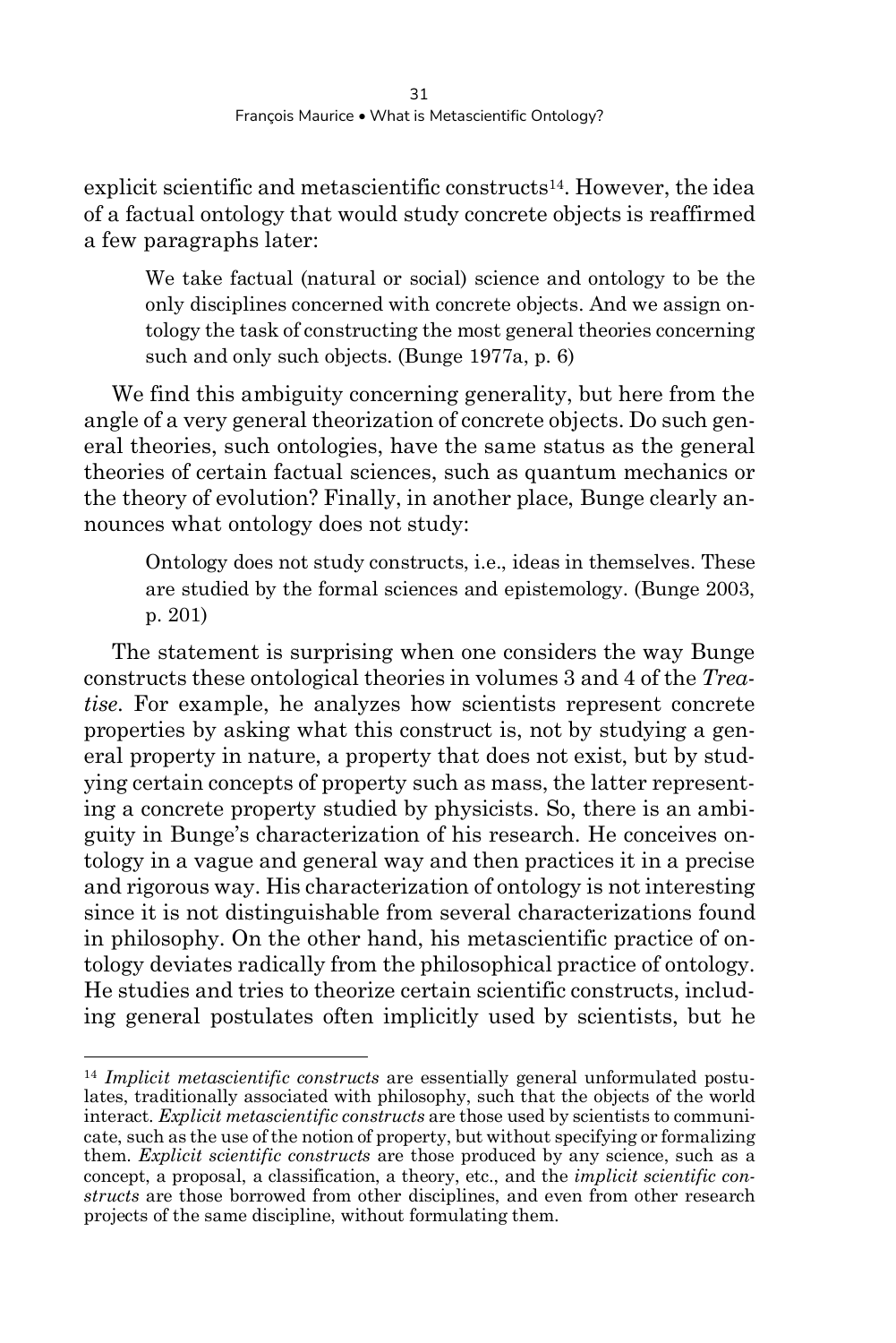does not postulate the existence of any object, takes for granted the existence of objects studied by the factual sciences, uses methods, techniques and cognitive faculties used in all rational activities. There are no metaphysical objects that a first philosophy could study. There is no more philosophy.

If we summarize, the goal of metascientific ontology is to study scientific constructs to produce an abstract, generalized, unified picture of the world<sup>15</sup>. If we return to the definition of a factual science, these constructs are to be found among the objects that are found in the components of the conceptual framework of the factual sciences: *G*, *F*, *B*, *P*, *K*, *A* and *M*. Other constructs of a conceptual framework may be the objects of study of semantics, epistemology, methodology, and some constructs may require the contribution of several metasciences. The study of scientific constructs justifies conceiving the metascience as conceptual sciences, forming a triad with factual sciences and formal sciences (Maurice 2020).

#### **2] Objects of Ontology**

The notion of concrete object is at the heart of the Bungean ontology. It is this notion that is the subject of a theorization elaborated in *Ontology I*. Virtually all the ontological notions discussed are related to the concrete object. But the definitions and postulates concerning the notion of concrete object and the associated notions are nourished by the knowledge of the concrete objects studied by the physical, chemical, biological, psychological, and sociological sciences, more precisely by the constructs used, implicitly or explicitly, by scientists to represent concrete objects. There is therefore a back and forth between scientific constructs, which must be analyzed and interpreted, and the construction or synthesis of an abstract notion of concrete object and associated notions.

The notion of concrete or material object in Chapter 3 of *Ontology I* is defined in a formal and complex way. Bunge needs a theory of substance (Chapter 1) and another of form (Chapter 2) to arrive at a definition of concrete object. We will not examine these two

<sup>15</sup> Even if for Bunge, the ultimate in the outcome of all research is a theory, a hypothetical-deductive system, he is aware that several results exposed in *Ontology I* and *II* are not strictly speaking theories. He thus introduces the notion of *ontological framework*, a construct that lies between a set of ideas that are closely related to each other and a hypothetical-deductive system or a theory (Bunge 1977a, pp. 11-12).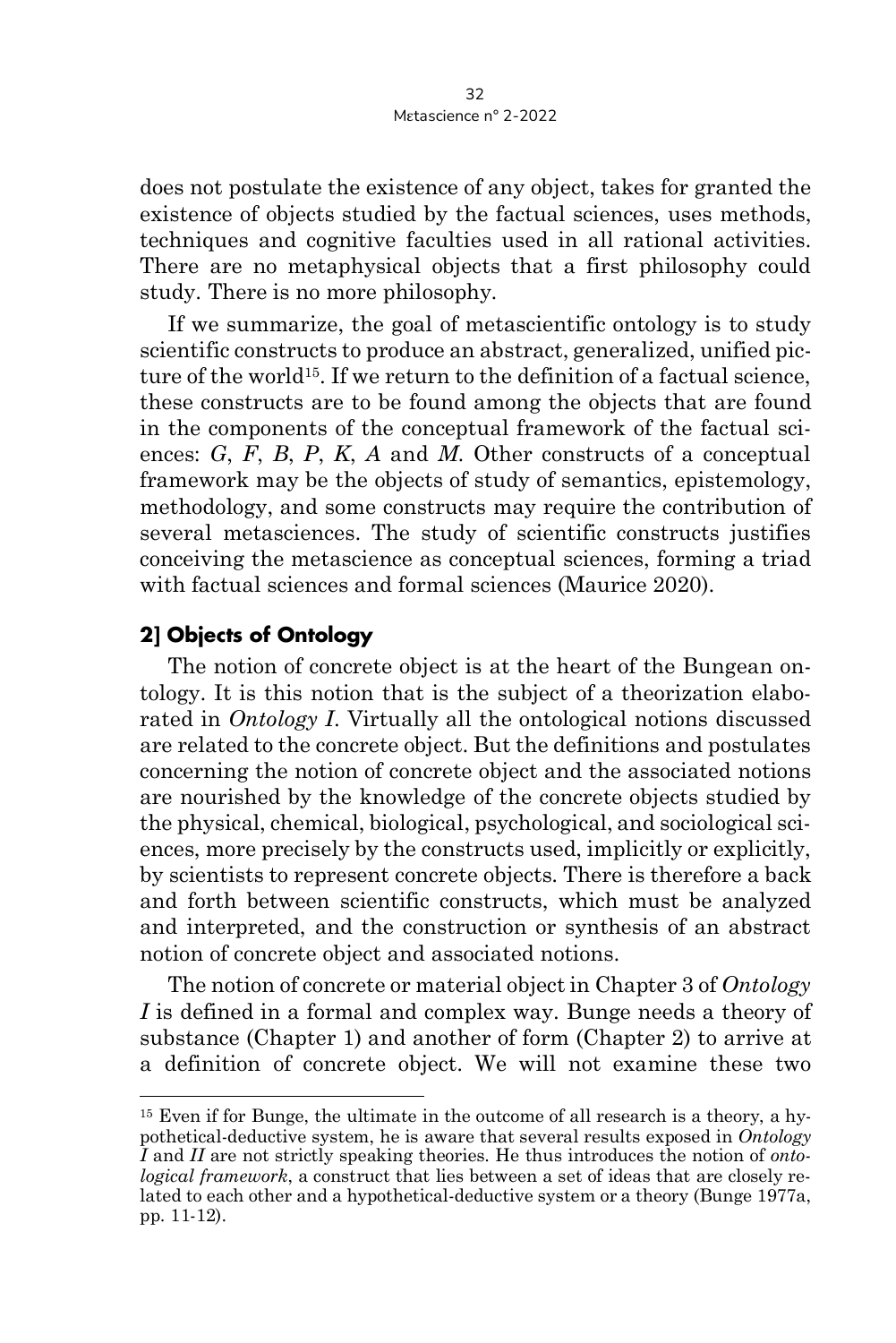theories and will adopt a more intuitive characterization of the concrete object proposed by Bunge himself, which will suffice for our purpose (Bunge 1977a, pp. 240, 2000)16. The concrete object is the object that is subject to change. But since change is impossible without energy or without any energy transfer, the concrete object is the object endowed with energy. This definition justifies the postulate, again in chapter 3 of *Ontology I*, of the dichotomy between concrete objects (things) and conceptual objects (constructs). The concepts, propositions, theories and formal objects of logic and mathematics are not endowed with energy, are therefore not susceptible to change, and consequently have no concrete, material, or real existence. Concrete objects change and conceptual objects are replaced.

Note that the definition of a concept is not proof of the existence of the object to which the concept refers. Thus, in chapter 3 of *Ontology I*, we have seen that there is a definition of the concrete object, but also the postulate of existence of concrete objects<sup>17</sup>. Thus, Bunge takes for granted the existence of concrete objects although he theorizes the notion. Moreover, for Bunge, the criteria and demonstrations of the existence of particular concrete objects such as atoms, living cells or social groups do not belong to ontology, but to the factual sciences (we will come back to this). Bunge does not attempt, therefore, in *Ontology I: The Furniture of the World*, to determine the "furniture of the world" if by furniture of the world we mean the concrete objects studied by the factual sciences:

What is there?—we shall abstain from answering it. That is, we shall not list the kinds of constituent of the world but shall leave the task to the special sciences. For, no sooner does the metaphysician pronounce the world to be "made of" such and such kinds, than the scientist discovers either that some of the alleged species are empty or that others are missing in the metaphysician's list. (Bunge 1977a, p. 153)

So, there is no metaphysics in the philosophical sense for Bunge. We can, however, understand "furniture of the world" in a general sense. In this case, the conceptual objects to which the ontological

<sup>16</sup> It is not clear to us that the developments in chapters 1 and 2 in *Ontology I* are necessary for the development of a metascientific ontology.

<sup>17</sup> Similarly, change (Bunge 1977a, p. 261) and energy (Bunge 1977a, p. 240) as phenomena are taken for granted, although these notions are theorized in Chapter 5 of *Ontology I*.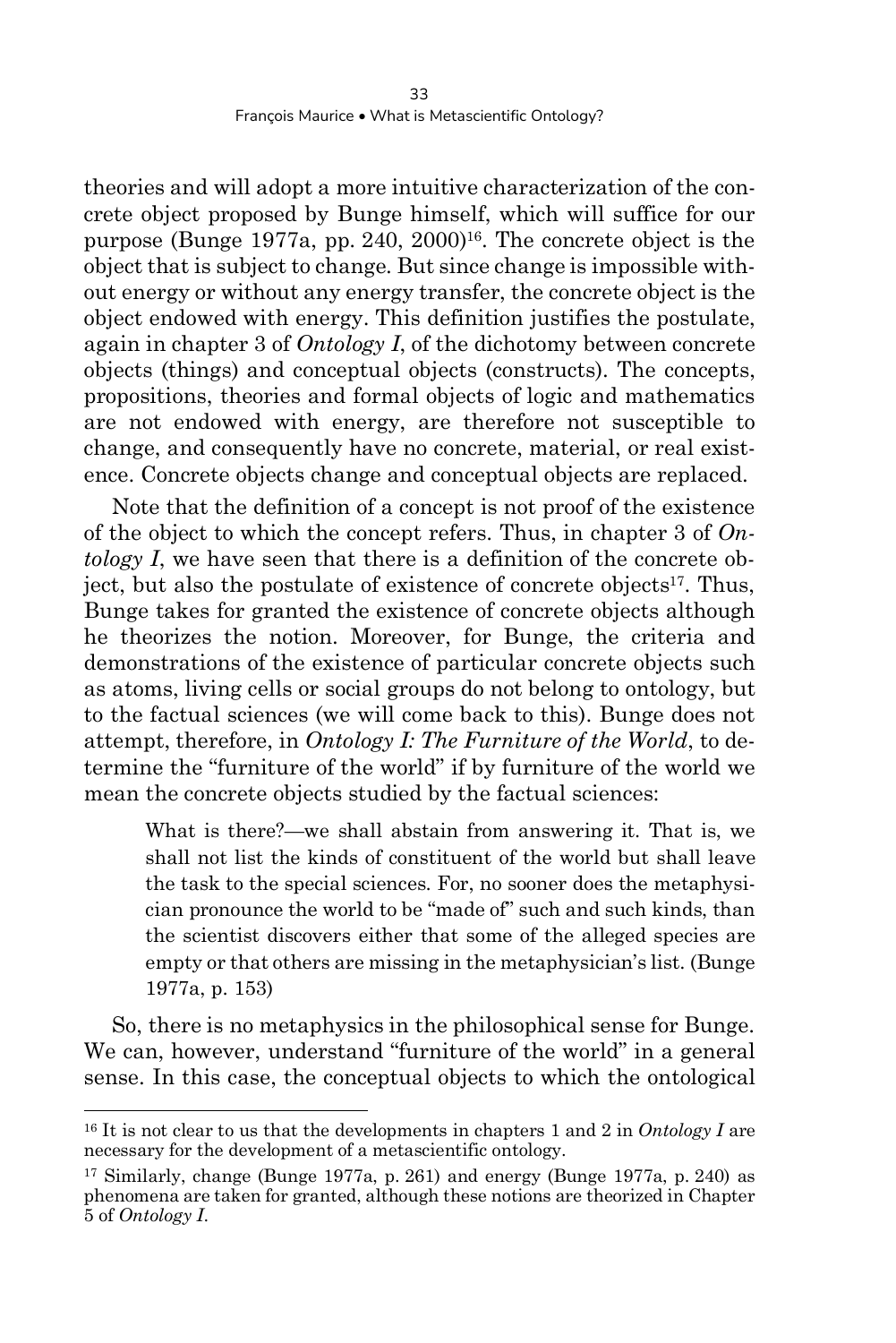concepts refer are seen as the "furniture of the world". But there are no general concrete objects in the world, nor general properties or laws, nor general states or events, nor general processes or changes. All that exists are particular objects, endowed with their particular properties, in particular nomic interaction: "The real thing is the substantial individual with all its intrinsic and mutual properties. Everything else is fiction." (*ibid.*, p. 101). Or, in a pithy way: "To be, to really exist, is to be a thing"18 (*ibid.*, p. 158). Or:

[…] *all* things, and *only* things, possess the property of existing really—a property represented by  $E_{\theta}$ . This vindicates Aristotle's principle that *real existence is singular.* There are no general things: every real existent is an individual. (ibid., p. 157; italics in the original text)

We construct a general concept of concrete object, property, state, event, process, and change. Without these general concepts, often used only implicitly, all theorization and communication, even in the factual sciences, would be impossible. It is for this reason that there are metascientific concepts, inherent in science, wrongly assimilated to philosophical concepts. In other words, we need general concepts to represent the world and to communicate, but these concepts do not refer to particular real objects and even less to metaphysical objects; they are the result of an abstraction and a generalization on the basis of a study of scientific constructs. For example, concrete properties are conceptualized in certain ways by the factual sciences, and it is the way of conceptualizing them that interests the Bungean ontology and not the properties themselves. Thus, Bunge analyzes the way scientists represent concrete properties by asking what is this construct that is called property, not by studying a general property that would be found in nature or in a metaphysical reality, but by studying certain concepts of property such as that of mass, the latter concept representing the concrete property of mass with which certain objects of the world are endowed, each individually. In the strict sense, in fact, concretely, massive objects do not share or do not have in common a general mass property; each of them has its own mass by the nature of the objects that compose them and the relationships they maintain.

<sup>18</sup> For Bunge, "concrete object" and "thing" are synonymous.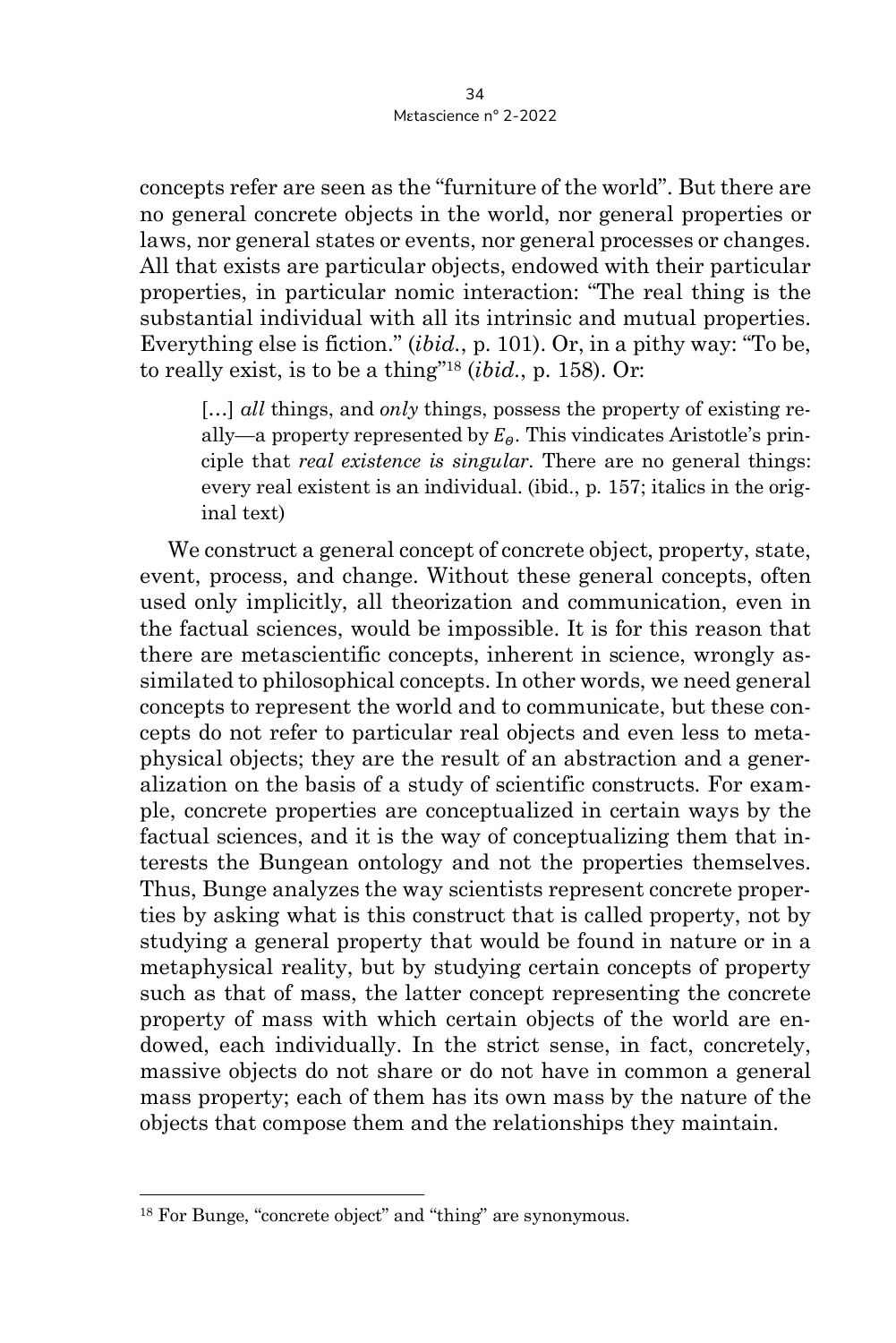Thus, Bunge postulates the existence of concrete objects and puts forward several reasons to justify such an assumption, including this one, the most important:

Another reason for having to postulate the existence of things is that, if we want to prove anything about existents, we must posit them. *We cannot prove the existence of concrete things any more than we can prove the existence of deities or of disembodied minds*. What can be proved is that, unless there were things, other items—such as acting on them and investigating them—would be impossible. (*ibid.*, p. 112, our italics)

A demonstration or logical proof of existence is impossible. It is through reflection, through our experience and through our acquired knowledge that we can convince ourselves of the existence of the world and the concrete objects that compose it. And much of that thinking, experience, and knowledge is fueled by science. More specifically, we cannot demonstrate the existence of the general concrete object because it does not exist. Only the existence of a particular concrete object postulated by the factual sciences can be the subject of empirical proof (in fact, it is enough to find only one):

Our theory of things supplies no criterion for either establishing or refuting any hypothesis to the effect that such and such an object really exists. It is not the business of metaphysics to offer existence criteria […] (*ibid*., p. 160).

Or:

Metaphysics, on the other hand, is hardly in a position to admit or rule out any fact. What metaphysics can do is to clarify some of the concepts involved in scientific judgments of possibility or impossibility. (*ibid*., p. 178)

So, an essential notion for Bunge is that of a *concrete object* or *thing*. Concrete objects are objects that are subject to change because they are endowed with energy. In contrast, we find *conceptual objects* or *constructs*. They are not subject to change because they do not have energy. Are we then in the presence of an ontological duality? No, since one of the axioms of the Bungean system is that only concrete objects exist. Duality is therefore methodological. It is also necessary to allow us to treat fictions or constructions of the mind *as if* these constructs were autonomous. But this necessary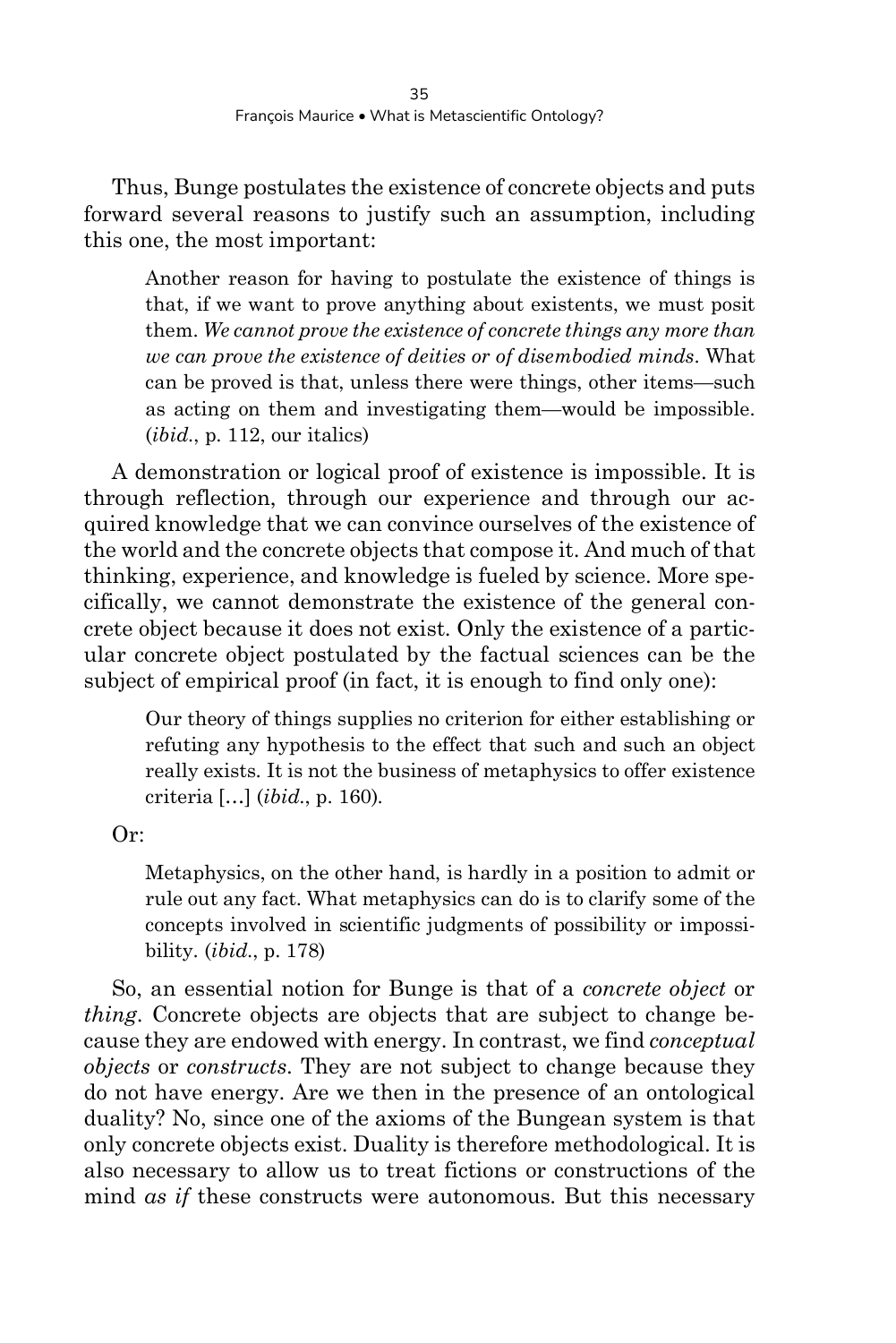methodological duality is often perceived by the mind as an ontological duality (Maurice 2020).

Among the concrete objects, we have, for example, the objects immediately considered concrete by most people, such as a stone or a table, but also objects whose concreteness is not immediately apparent, such as a quantum object, a physical field, a chemical compound, a living organism, a family, a company, etc. Thus, the meaning of "concrete" for Bunge has a much broader scope than that of common sense or even that of philosophy. The concrete objects of the world are mostly of a different type from the billiard balls hitting each other. This type of object forms only a small set of all concrete objects. Again, everything that is endowed with energy, and therefore susceptible to change, is a concrete object.

Among conceptual objects, there are objects of logic and mathematics, but also any construct that refers to concrete objects or that represents them, whether or not this construct has a well-defined logical or mathematical form. Thus, functions and mathematical sets are constructs, but also the concept of metabolism, which should not be confused with the concrete metabolism to which it refers. Metasciences study the concepts of metabolism and not concrete metabolisms, as Bunge points out in the last quote above by assigning to metaphysics the role of conceptual clarification. Again, you have to pay attention to the words. A conceptual clarification or conceptual analysis for Bunge has nothing to do with their philosophical equivalent. Bunge uses standard methods widely used in logic (formal logic, not philosophical logic), mathematics, and science. It does not postulate the existence of any reality other than concrete reality and distinguishes this reality from the fictions we use to represent it.

This dichotomy between the factual and the formal led Bunge to propose a metascientific theory of factual properties and another of natural classes because the predicates of logic cannot be equated with concrete properties and mathematical sets cannot be confused with natural classes:

We now have a theory of properties, distinct from the theory of predicates, and a theory of kinds, different from the algebra of sets. We can therefore use without qualms the concepts of a property and a kind. The differences between predicates and properties, and between sets and kinds, suffice to ruin the ontological interpretations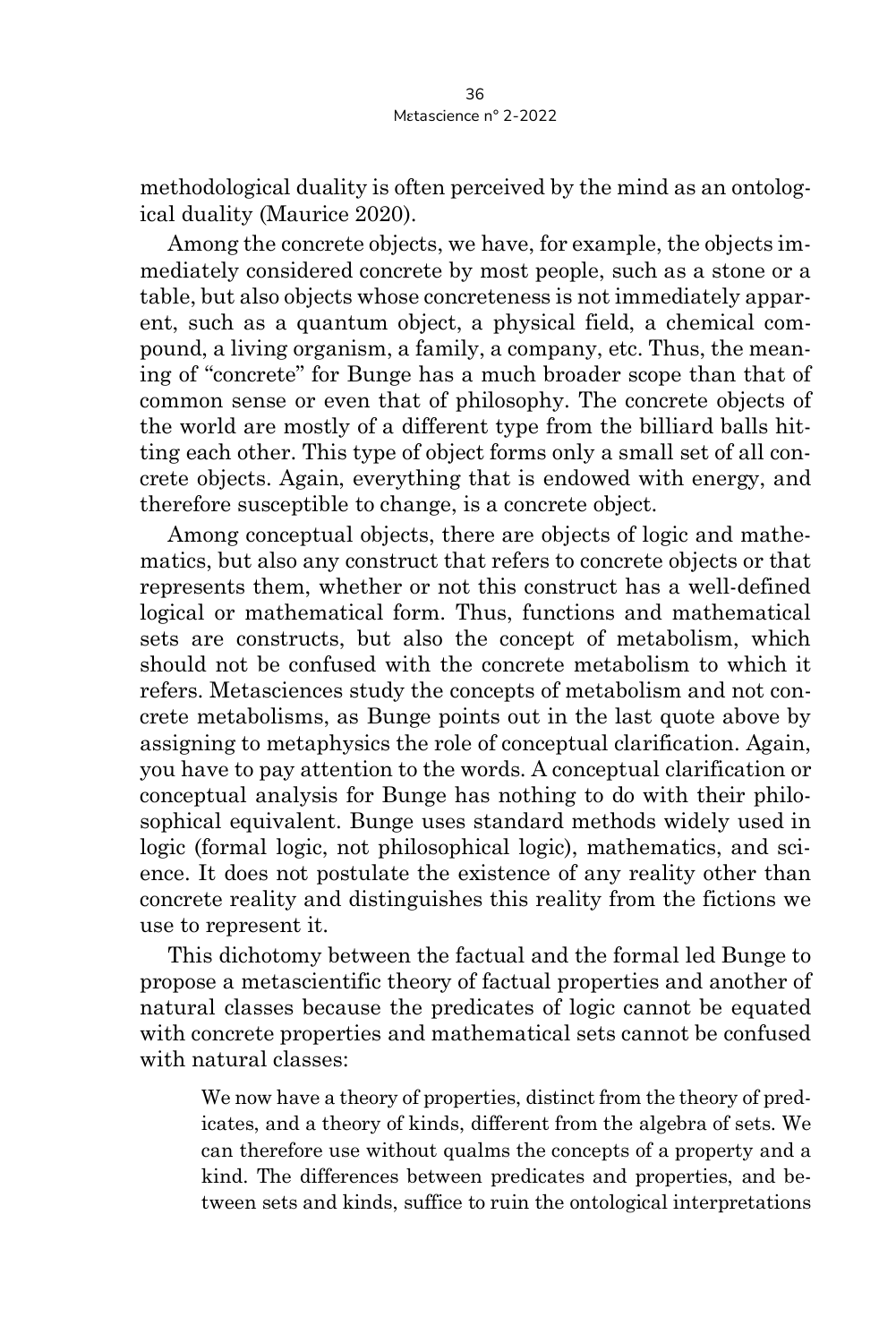of logic and of set theory. There is no reason to expect that pure mathematics is capable of disclosing, without further ado, the structure of reality. (Bunge 1977a, p. 150)

In the same way that a mathematized physical theory is not assimilated to a mathematical theory, a mathematized ontological theory *à la* Bunge is not assimilated to a logical or mathematical theory. Logic and mathematics have no ontological significance in metascience. Only certain philosophical, religious, and mystical doctrines grant the formal sciences the power to account for the world without concern for the factual sciences.

From the moment Bunge is in possession of the notion of concrete object, many of the postulates and definitions of his ontology are constructed using this notion. Here is a partial list of these concepts: state, space of states, nomic statement, natural class, population, communities and species, real existence, nothingness, real possibility and necessity, disposition and propensities, change, events, processes, space-time, concrete system, level of organization. Thus, all these ontological concepts are based on the notion of concrete object. For example, it is not uncommon for a definition to begin with "Let *X* be a thing..." or "If  $T \subseteq \Theta$  is a set of concrete objects, then...".  $\Theta$ being the set of the totality of concrete objects. Take for example definition 4.3 of *fact*:

Let  $X$  be a thing. Then  $f$  is a *fact* involving  $X$  iff either

i)  $f$  is a *state* of  $X$ , i.e. there is a state space  $S_{\mathbb{L}}(X)$  for  $X$  such that  $f = s \in S_{\mathbb{L}}(X)$ , or

ii)  $f$  is a *change of state* of (or *event* in)  $X$ , i.e. there is an  $S_{\mathbb{L}}(X)$  such that  $f = e = \langle s, s' \rangle \in S_{\mathbb{L}}(X) \times S_{\mathbb{L}}(X)$  (Bunge 1977a, p. 169)

In other words, "*a (real) fact is either the being of a thing in a given state, or an event occurring in a thing*" (*ibid.*, p. 267; italics in original). The notions of state and change of state in points (i) and (ii) are defined in a similar way by appealing to the generalized notion of concrete thing or object. The examination of the other ontological notions on which Bunge dwells only confirms the interest of the latter for the concrete object, but not just any concrete object since the general notion of thing is supposed to conform to more particular notions produced by the sciences, such as those of physical field, atom, cell, person, society, etc. We can say that Bunge is interested in the *scientific object* if we understand that this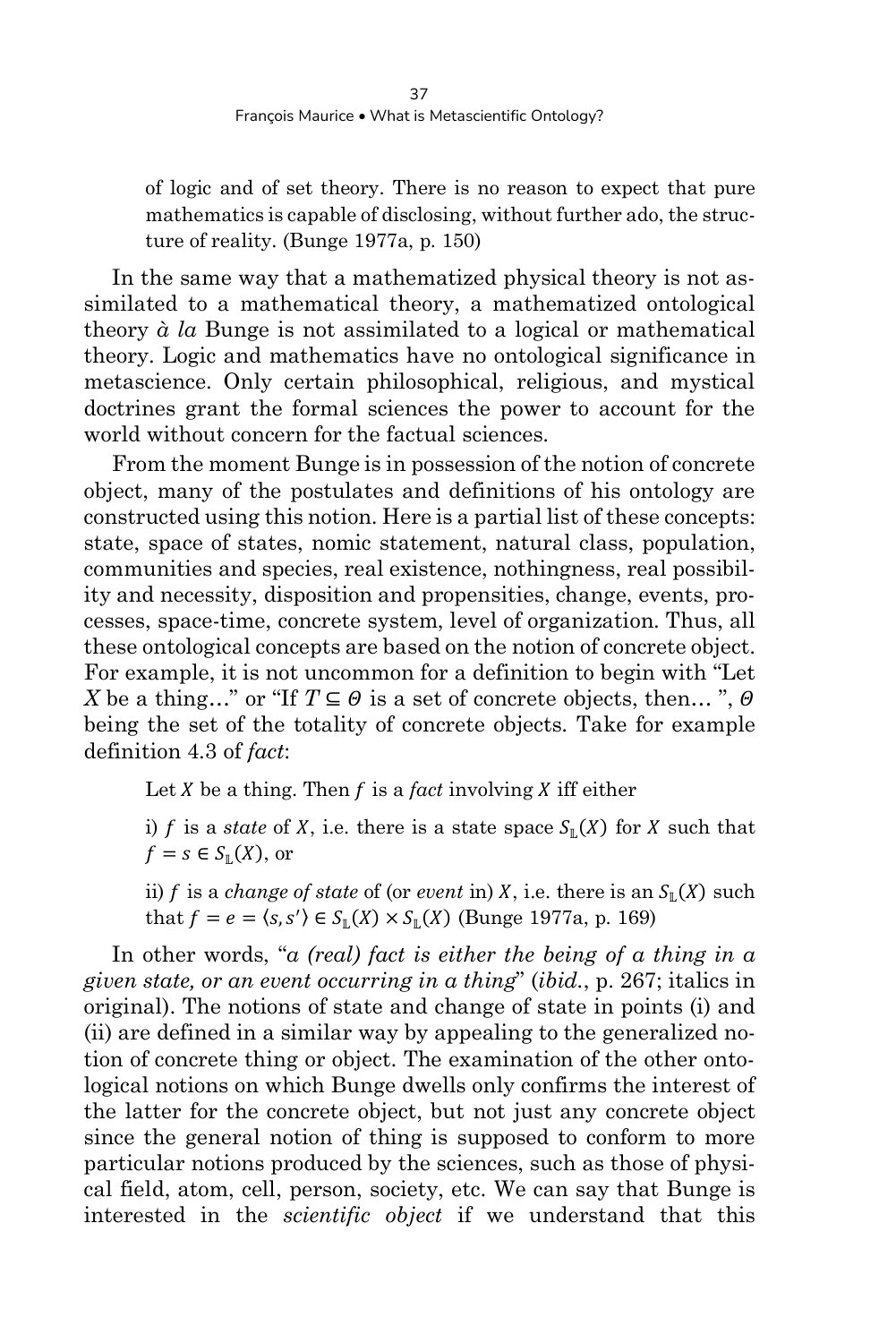expression refers to the *scientific study of concrete objects*. Bunge is not interested in how one conceives of the concrete thing or object in everyday life, although some factual sciences such as psychology or sociology may be interested in it. Common sense does not have as its primary aim or its sole end the production of objective knowledge, whereas it is this objective knowledge, produced by the factual sciences, which deserves to be studied in a general way by the metasciences. In other words, common knowledge cannot be the subject of a general discourse because its concepts are not objective or coherent enough and therefore cannot be generalized, while the objectivity of scientific knowledge makes possible the existence of a scientific general discourse, a metascience.

When we examine the definitions and postulates of *Ontology I* and *II*, Bunge's ontology, unlike philosophical ontologies, is not intended to make us discover a reality to which the factual sciences would not have access. Not only does Bunge not posit the existence of conceptual, ideal, or spiritual objects, Bunge does not affirm the existence of particular concrete objects. It is the factual sciences that postulate the existence of concrete objects, establish criteria for their existence and elaborate the means of studying them.

#### **3] Methods of Ontology**

Bunge has had little discussion of his method of constructing semantic, ontological, and epistemological theories, perhaps because for the author of the *Treatise* it is obvious that there are no special faculties or tools for theorizing science. Bunge appeals to the entire arsenal of cognitive faculties, starting with reflection<sup>19</sup>, and does not favor *a priori* any mathematical formalism based on a philosophical doctrine. Discussing the nature of the philosophy of science, or rather metascience, Bunge clarifies what its subject, method, and goal are:

The object should be real science (both natural and social), and the method should be essentially the same as the method of science since in either case one tries to know something given. The goal should be to dismount and then to reassemble the mechanism of

<sup>19</sup> Ordinary or natural reflection, which we are all endowed with, and not philosophical reflection. Thinking, even in general, does not prove that we philosophize (Maurice 2020).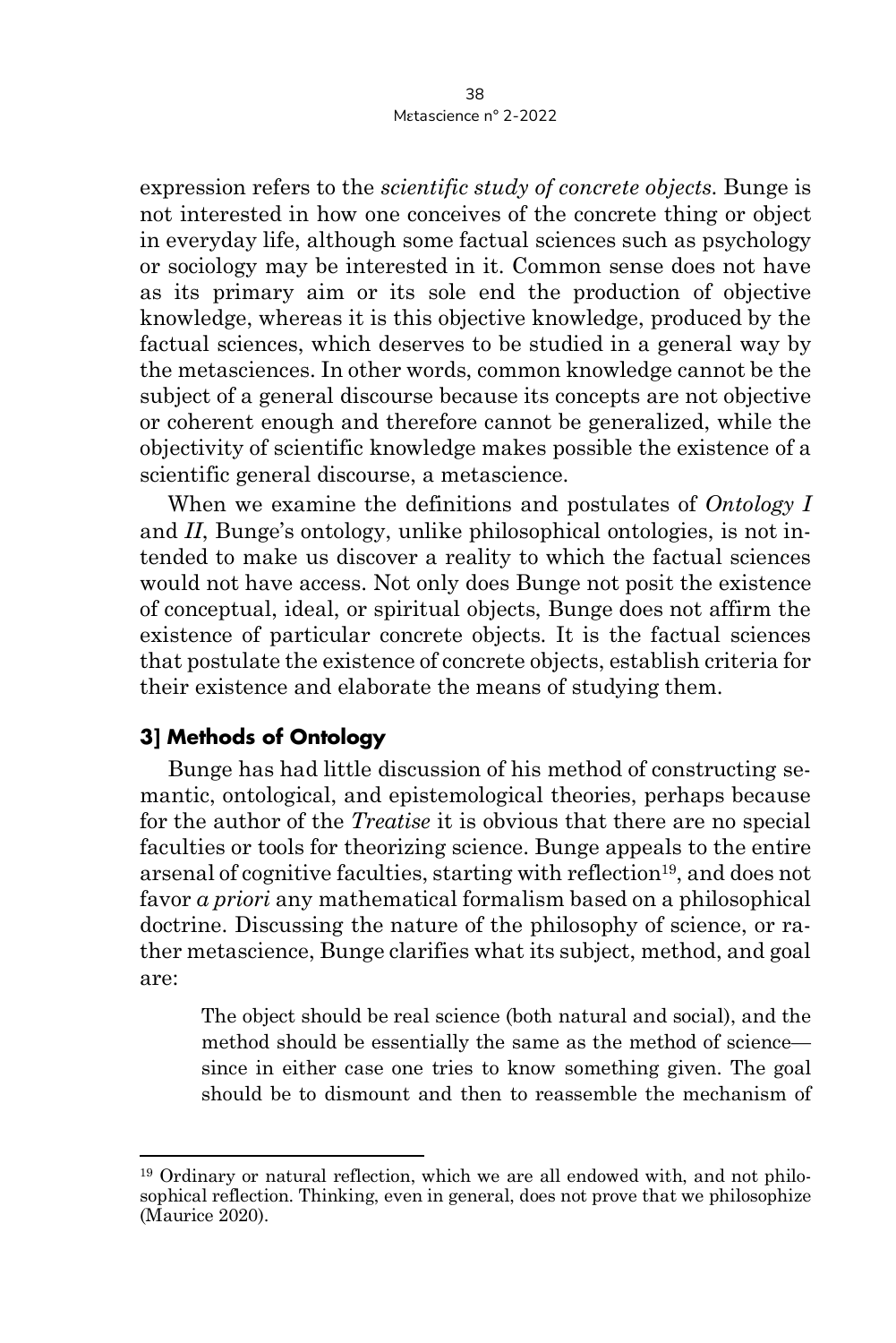science in order to expose its structure, content, and functions. (Bunge 1973b, p. 21)

And more particularly in the case of ontology:

Any means should be permitted in constructing a metaphysical theory as long as it leads to a good theory: pinching from another field, analogizing, extrapolating, looking for models of abstract theories, and of course inventing radically new ones. Here, as in science and in mathematics, there is no royal road, and theories are judged by their works not by their scaffoldings. (Bunge 1971, p. 509)

Thus, in terms of methods and techniques of analysis, Bunge practices a methodological conservatism and opportunism. Several philosophers, including Bunge, make little or no use of the tools or methods of reflection and analysis recognized by philosophers. These methods seem to cause more problems than they solve, which may explain why they are not used in the formal and factual sciences. Here is a non-exhaustive list of tools, methods and approaches, essentially associated with philosophy and which Bunge does not use20: transcendental argument, philosophical counterfactuality, philosophical thought experiment, philosophical logical analysis, philosophical conceptual analysis, philosophical linguistic analysis, philosophical necessity and possibility, philosophical conceivability, philosophical intuition, dialectics, *Epochè*, and analyses using possible worlds (modal techniques), etc.21 Bunge also did not seek to develop a doctrinal method, a method associated with a philosophical doctrine, as is the case with several philosophers: Plato developed dialectics, Aristotle syllogistics, Descartes wrote the

<sup>20</sup> We must qualify as *philosophical* most of the approaches listed here because some of them also have a meaning and utility outside of philosophy, but without being used philosophically.

<sup>21</sup> For an overview of some philosophical methods, see the *Oxford Handbook of Philosophical Methodology* (Cappelen, Gendler & Hawthorne 2016) and the *Cambridge Companion to Philosophical Methodology* (Overgaard & D'Oro 2017). These two works, like similar works, appropriately use an encyclopedic style that does not account for the scope of philosophical methods. Only the reading of a few philosophical works makes it possible to understand that the ways of thinking of philosophers, on the one hand, differ radically from the ways of thinking of rational discourses, scientific or otherwise, on the other hand, that they are designed to differ radically since the objective is to know a reality that would escape the sciences.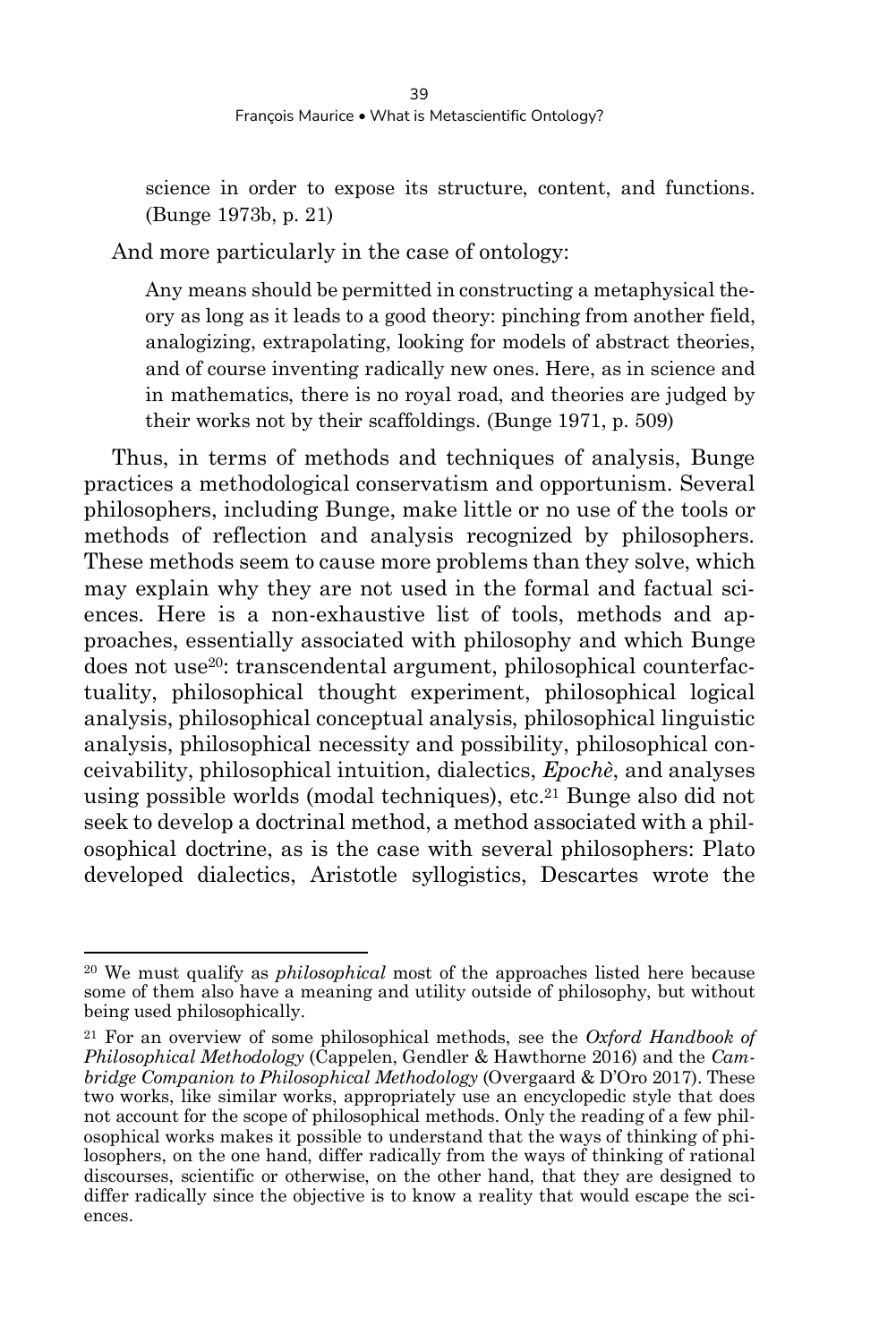*Discourse on the Method*, Husserl proposed phenomenological reduction, and the Vienna Circle, logical analysis.

Throughout his work, Bunge has consistently criticized these approaches or methods and has always denied the existence of any cognitive faculties necessary for philosophical practice. It would be futile to seek *the* Bungean method, as it is customary to do in the case of the great philosophers, the method then coming to characterize the philosopher. In this way, a Platonist cannot surpass Plato, a Cartesian cannot surpass Descartes, and a Kantian cannot surpass Kant. The method is inseparable from the philosopher. If you change the method a little too much, you develop another philosophical doctrine. In Bunge's case, a general discourse on the world does not require a particular approach different from what is practiced in any rational activity, whether in science, management, law, education, health, etc. Bunge can therefore be overtaken by anyone who has the capacity and who takes the trouble to do so. This is an important and even essential quality of the Bungean approach to a general discourse about the world that distinguishes it, again, from the philosophical approach.

So, for Bunge, for example, there is no distinction between what is ontologically, metaphysically, or philosophically possible and what is factually, concretely, materially, actually, or physically possible. Metaphysical necessity and possibility do not exist in Bunge, implying that he does not resort to philosophical methods to establish what would be philosophically or metaphysically necessary or possible22. This situation alone should convince anyone that Bunge's ontological theories are not philosophical, but metascientific.

Cordero pointed out the fundamental aspect of the Bungean approach: all rational activity uses experience, reason, imagination, and criticism. (Cordero 2019, pp. 94-96) Note that the experience, reason and imagination in question have no transcendent significance. In other words, it is the experience of the concrete world,

<sup>22</sup> Bunge distinguishes conceptual possibilities from real or factual possibilities, in accordance with his methodological postulate of the dichotomy between concrete and conceptual objects. These notions of possibility are discussed in Chapter 4 of *Ontology I*. Suffice it to mention here that the real possibilities depend on the laws of nature, that is, on the nomic relations that exist between concrete properties. That is, philosophical and metascientific possibility have only the name in common.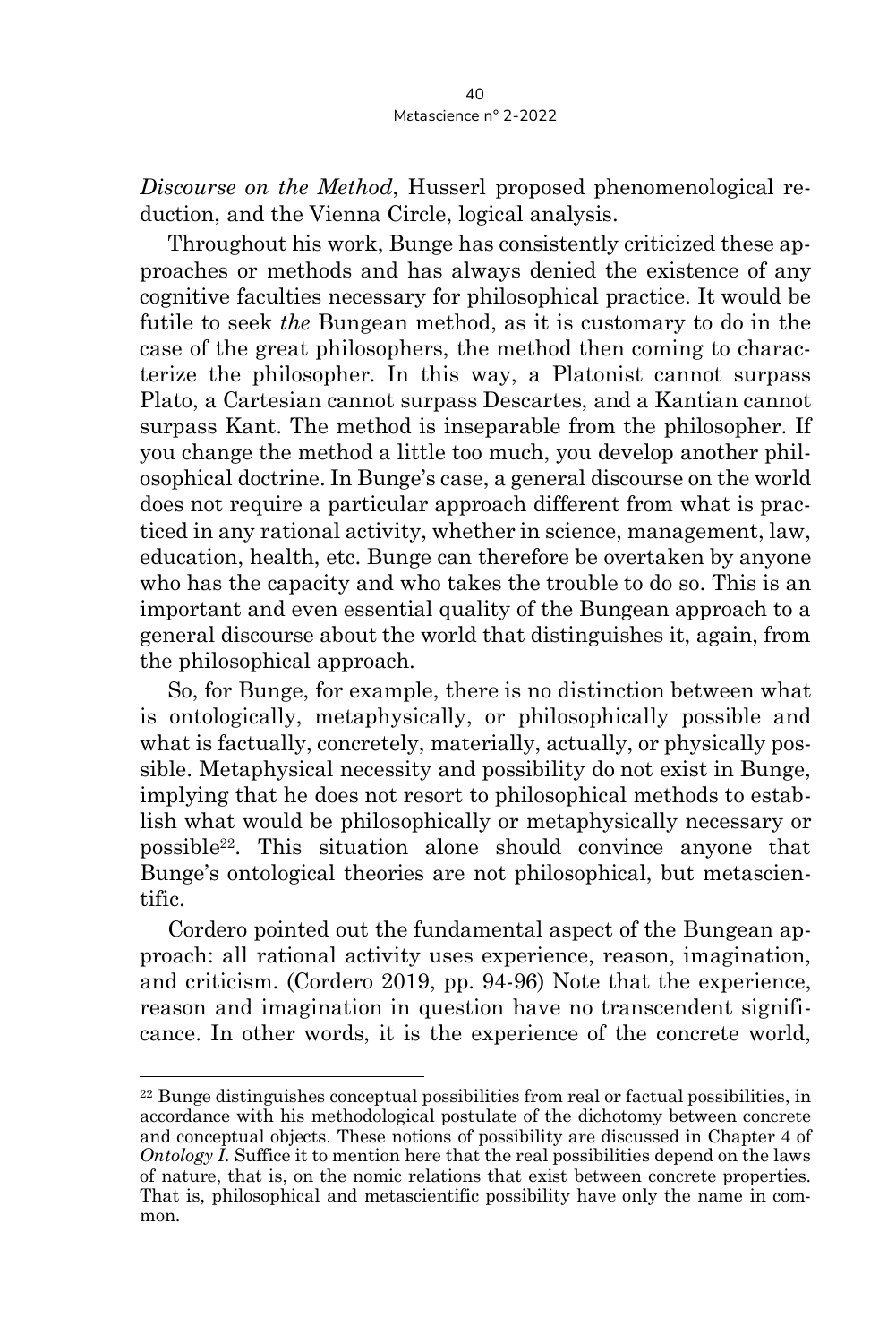including and above all the concrete world revealed by the factual sciences, and the use of reason and imagination as natural faculties and not as faculties that would give us access to a philosophical reality. The cognitive psychology of science as well as the cognitive neuroscience of science, which studies cognition and cognitive processes in scientists, assume that these processes are of the same nature for all humans:

[...] scientific thinking involves the same general-purpose cognitive processes—such as induction, deduction, analogy, problem solving, and causal reasoning—that humans apply in non-scientific domains. (Dunbar & Klahr 2013. p. 702)

Bunge differs from philosophers because the latter believe that there are special faculties to bridge the "gap" between reality and appearances, or if these faculties do not exist, then reality is unknowable. But, from the start, this is a false problem<sup>23</sup>.

## **4] Conclusion**

To understand the distinction between metascience and philosophy, it is useful to remember that we do not have direct access to reality, that there is no proof or general demonstration of the existence of things, that we must then take for granted the existence of the "external world", that there is no possible answer to the question of the existence of one property rather than another. It is through reflection and our experience that we arrive at this observation (Maurice 2020).

Our representation of the world therefore passes through the study of scientific constructs, which is the task of metascientific ontology. If we also think that a general discourse on science is valid, useful for the advancement of knowledge, then we can study science itself, which is devoted to metascientific semantics, epistemology, and methodology.

The Bungean ontology therefore does not postulate the existence of any object and does not use any philosophical method, despite its desire to be part of the philosophical tradition: doing does not follow saying. If a discipline is characterized by its objects and methods,

<sup>&</sup>lt;sup>23</sup> We examine the dichotomy established by philosophers between appearance and reality in section 3 of our article "Bunge's Metascience and the Naturalization of the General Discourse" in this issue.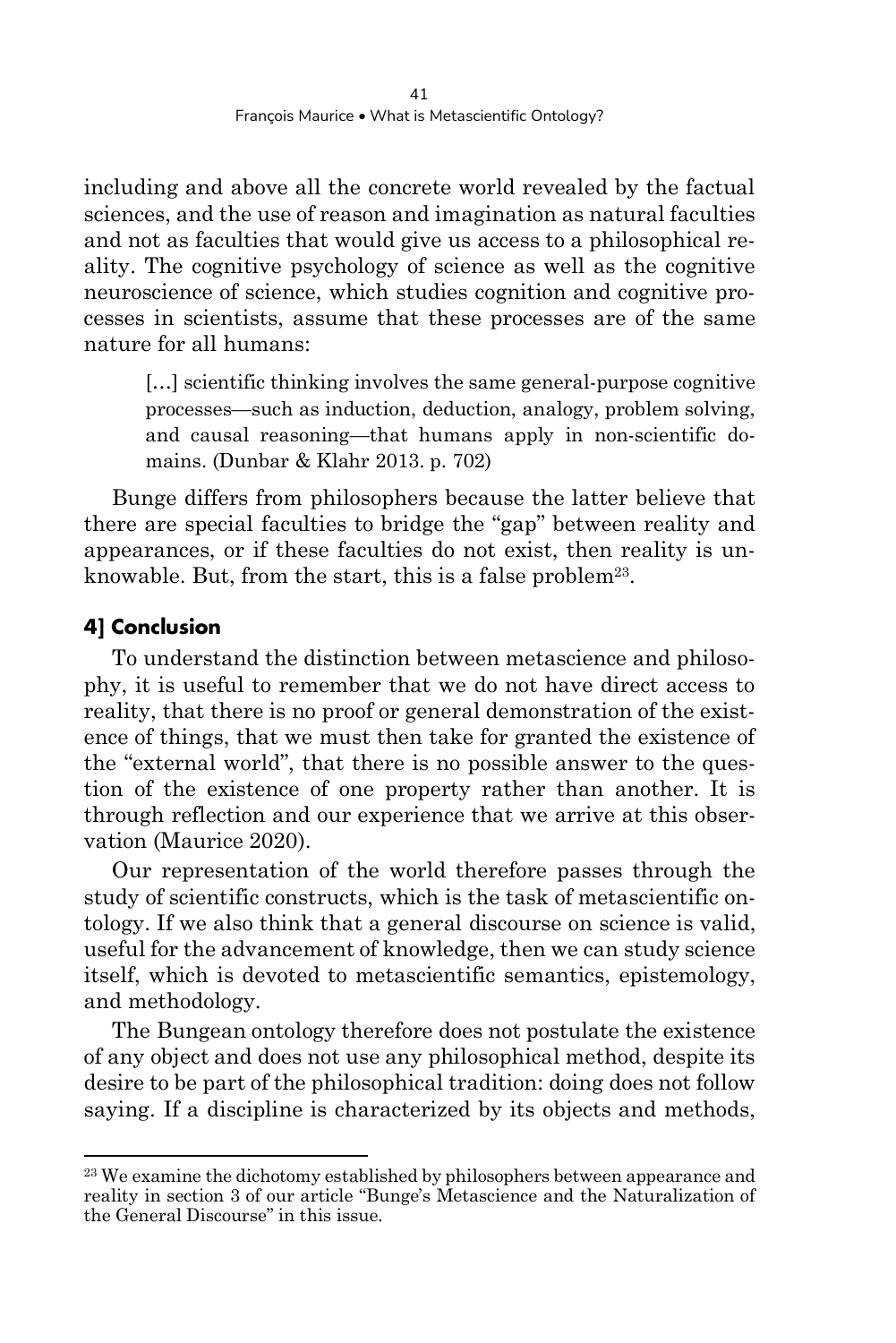then Bunge's scientific ontology bears little resemblance to philosophical ontologies. Bunge does not problematize science in the same way that philosophers do. In philosophical jargon, Bunge is a materialist, but his materialism is reduced to accepting the concrete objects studied by the physical, chemical, biological and psychonological sciences. He therefore relies on science to determine the furniture of the world. It is then abusive to reduce Bunge's thought to a materialist doctrine insofar as even these doctrines, because philosophical, postulate the existence of objects and processes alien to science and use methods unknown to scientists. We do not need materialist doctrines, we only need to adopt the same general postulates as the sciences, to analyze and interpret their constructs, and then to abstract and generalize, all with the help of our natural faculties. The role of Bungean ontology, but also of semantics, epistemology, and methodology, is similar to that of metalogic and metamathematics. And since the scientific beast is just as complex as the logical beast or the mathematical beast, it's no wonder that it took Bunge to compose a nearly 2,400-page treatise to lay the foundations of metascience<sup>24</sup>.

Bunge tells us in his autobiography that he had set himself the goal of linking philosophy and science. In doing so, he annihilated philosophy to produce a scientific general discourse. This general discourse is designed for science and for scientists, more precisely for metascientists, that is, scientists interested in a general discourse about the world and science. It is easy for any scientist interested in a general discourse on science and the world to understand Bunge's thought. Nothing he says is extravagant and nothing he does go off the path of a normal research process. Because he was able to summarize the spirit of the Bungean approach so well, let us leave the last word to Joseph Agassi:

The idea behind the program is as commonsense as could be. This may sound disappointing, as it lacks all extravagance, but then this is what the program is all about. The idea is to stay well within one world […]. (Agassi 1990, p. 117)

<sup>24</sup> We exclude here volume 8 of the *Treatise* on ethics because, for us, metascience, a scientific general discourse, is dissociated from a general discourse of convivence or living together. There is no metascientific imperialism as there is philosophical imperialism (Maurice 2020).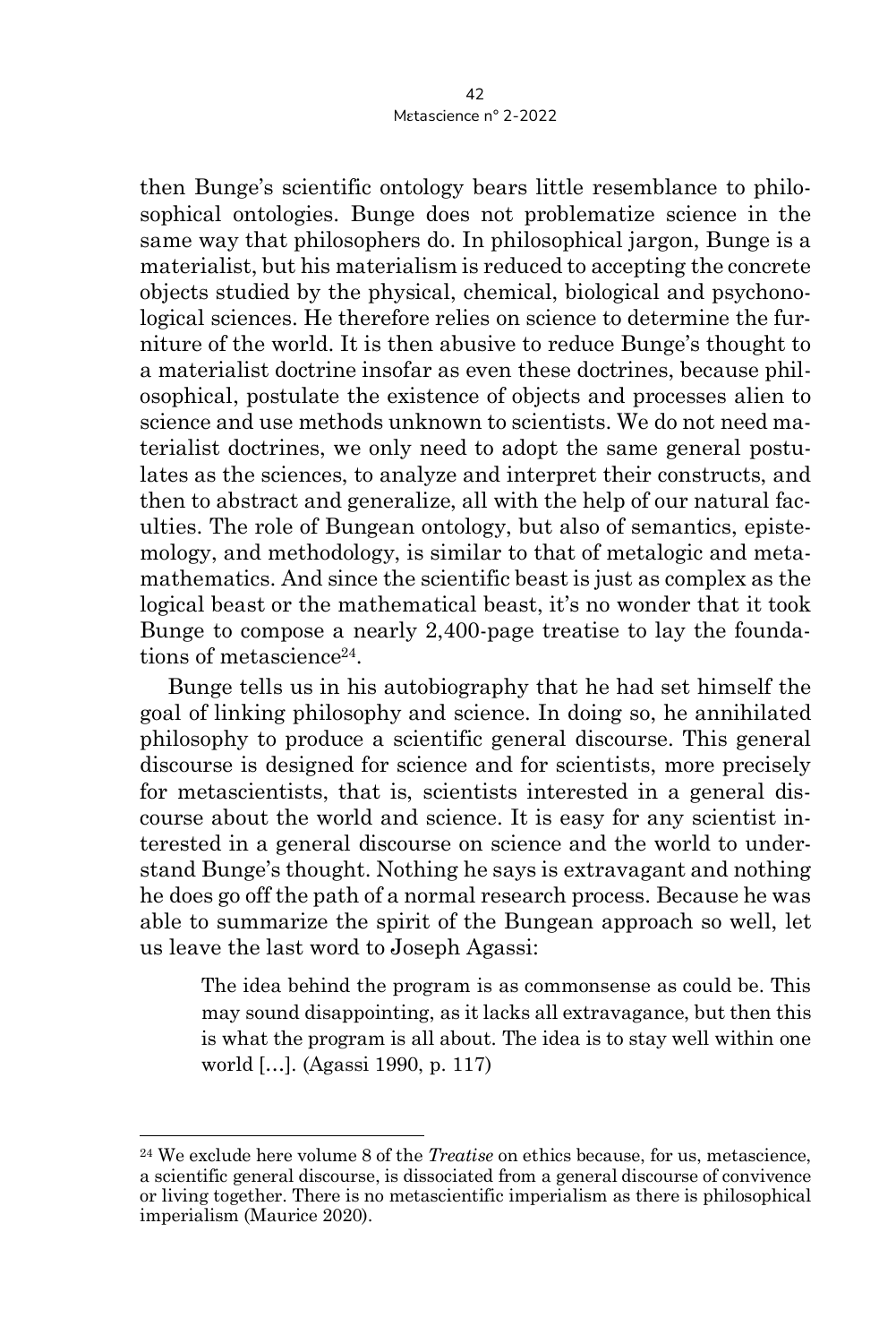#### **References**

- Agassi J. (1990), "Ontology and Its Discontent", *in* P. Weingartner & G. Dorn (dir.), *Studies on Mario Bunge's Treatise*, Rodopi, pp. 105-122.
- Bunge M. (1971), "Is Scientific Metaphysics Possible?", *The Journal of Philosophy*, 68(17), p. 507-520.
- Bunge M. (1973a), "Testability Today", *in Method, model and matter*, Reidel, pp. 27-43.
- Bunge M. (1973b), *Method, Model and Matter*, Reidel.
- Bunge M. (1974), "Les présupposés et les produits métaphysiques de la science et de la technique contemporaines", *Dialogue*, 13(3), p. 443-453.
- Bunge M. (1977a), *Treatise on Basic Philosophy: Ontology I, the Furniture of the World*, Reidel.
- Bunge M. (1977b), "The GST Challenge to the Classical Philosophies of Science", *International Journal of General Systems*, 4(1), pp. 29-37.
- Bunge M. (1982), "Is chemistry a branch of physics?", *Zeitschrift für allgemeine Wissenschaftstheorie/Journal for General Philosophy of Science*, 13(2), pp. 209-223.
- Bunge M. (1983a), *Treatise on Basic Philosophy: Epistemology and Methodology I, Exploring the World*, Reidel.
- Bunge M. (1983b), *Treatise on Basic Philosophy: Epistemology and Methodology II, Understanding the World*, Reidel.
- Bunge M. (1984), "What is pseudoscience?", *The Skeptical Inquirer*, 9(1), pp. 36-47.
- Bunge M. (1985a), *Treatise on Basic Philosophy: Epistemology and Methodology III, Philosophy of Science and Technology, Part I, Formal and Physical Sciences*, Reidel.
- Bunge M. (1985b), *Treatise on Basic Philosophy: Epistemology and Methodology III, Philosophy of Science and Technology, Part II, Life Science, Social Science and Technology*, Reidel.
- Bunge M. (1989), *Treatise on Basic Philosophy: Ethics, the Good and the Right*, Reidel.
- Bunge M. (1996), *Finding Philosophy in Social Science*, Yale University Press.
- Bunge M. ([1967a] 1998), *Philosophy of Science I: from Problem to Theory*, Transaction Publishers.
- Bunge M. ([1967b] 1998), *Philosophy of Science II: from Explanation to Justification*, Transaction Publishers.
- Bunge M. (2000), "Energy: Between Physics and Metaphysics", *Science & Education*, 9(5), p. 459-463.
- Bunge M. (2001), *Philosophy in Crisis: The Need for Reconstruction*, Prometheus Books.
- Bunge M. (2003), *Philosophical Dictionary*, Prometheus Books.
- Bunge M. ([2003] 2020), *Dictionnaire philosophique: Perspective humaniste et scientifique*, traduit par F. Maurice, Éditions Matériologiques.
- Bunge M. & Ardila R. (1987), *Philosophy of Psychology*, Springer-Verlag.
- Cappelen H., Gendler T. & Hawthorne J. (eds.) (2016), *The Oxford Handbook of Philosophical Methodology*, Oxford University Press.